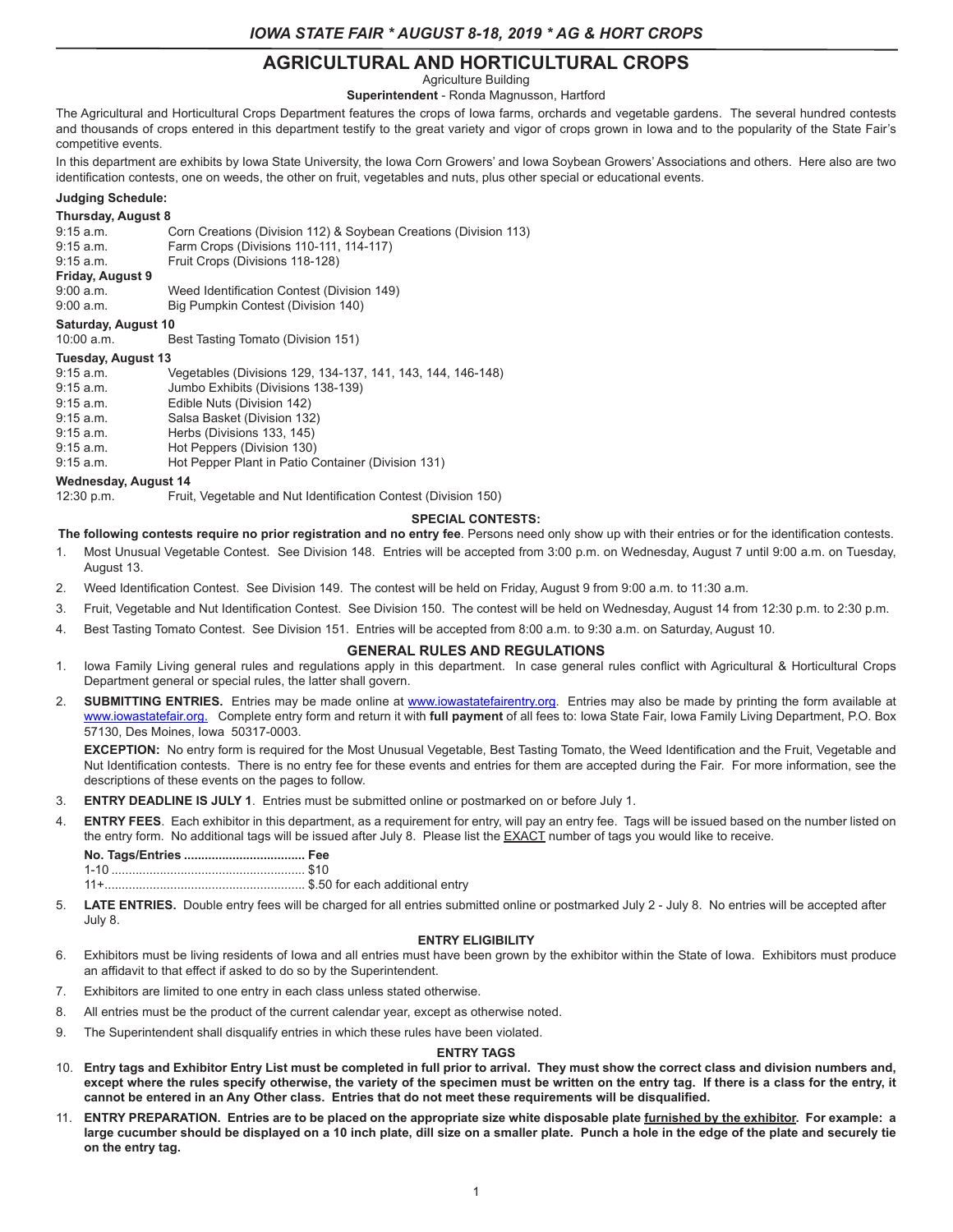#### **ADMISSION TO THE FAIRGROUNDS**

12. **DISCOUNT ADMISSION TICKETS.** Discount admission tickets can be purchased in advance for \$8 each for adults and \$4 each for children 6-11 years old. Discount admission and vehicle permits can be purchased from the Entry Department any time prior to the Fair or they can be purchased at the time you submit your entry form and will then be mailed to you.

Exhibitors who have exhibits or displays which must be monitored or maintained are encouraged to plan ahead and purchase the number of admission tickets they will need to keep their entries fresh and attractive.

13. **VEHICLE PERMITS.** Vehicle permits can be purchased in advance for \$10 per day. **If you want a vehicle permit that allows access to the inner grounds near the Agriculture Building, you must indicate the exact date(s) you will need when submitting your entry form. If you do not indicate any date(s), you will be sent a North Lot parking permit good for any one day. North Lot parking permits do not allow access to the inner grounds.** North Lot parking at the gate is \$10 per day. Each exhibitor is limited to two dated inner grounds lot permits per day. Any additional dated permits will be issued for Lot Y.

#### **ACCESS TO THE AGRICULTURE BUILDING**

14. The Agriculture Building is open to the public from 9:00 a.m. to 9:00 p.m. each day of the Fair. It is open also for the benefit of exhibitors of crops in the Agricultural and Horticultural Department from 7:00 a.m. to 9:00 p.m. on Thursday, August 8 and 6:00 a.m. to 9:00 p.m. on Tuesday, August 13.

#### **DELIVERY OF ENTRIES**

15. **Farm Crops, Fruit Crops and other exhibits due on the first day of the Fair:** Entries may be brought to the Agriculture Building between 3:00 p.m. and 7:30 p.m. on Wednesday, August 7 and between 7:00 a.m. and 9:00 a.m. on Thursday, August 8.

**Open Class Vegetables and Potato entries:** Entries may be brought to the Agriculture Building between 5:30 p.m. and 7:30 p.m. on Monday, August 12 and between 6:00 a.m. and 9:00 a.m. on Tuesday, August 13.

**Jumbo Tomato Class and the Most Unusual Vegetables:** Entries must be in place by 9:00 a.m. on Tuesday, August 13.

**Big Pumpkin Contest:** Entries must be in the weigh in area (in front of the Agriculture Building) by 9:00 a.m. on Friday, August 9.

**Weed Identification Contest:** Persons who wish to enter must register the day of the contest - Friday, August 9.

**Fruit, Vegetable and Nut Identification Contest:** Persons who wish to enter must register the day of the contest - Wednesday, August 14.

**Best Tasting Tomato Contest:** Persons who wish to enter must register the day of the contest - Saturday, August 10.

#### **UNLOADING ENTRIES**

16. All entries must be brought or mailed to the Agriculture Building at the Fairgrounds (see rule #17 below for mailing). Exhibitors of farm crops, fruit crops and special exhibits may unload their entries free of charge between 3:00 p.m. and 8:00 p.m. on Wednesday, August 7. You will need to request a pre-Fair vehicle permit on your entry form. After this date, admission tickets or wristbands and vehicle permits are required for unloading Open Class vegetables and other entries and exhibits.

When unloading at the Agriculture Building in the back alley, please park close to the building and not in front of the doorways.

17. Entries may be sent by mail. For standard mail, send to: Iowa State Fair, Ag & Hort Department, P.O. Box 57130, Des Moines, IA 50317. For UPS or FedEx, send to: Iowa State Fair, Ag & Hort Department, 3000 East Grand Avenue, Des Moines, IA 50317. Entries must be prepaid; the Iowa State Fair will not pay for postage or delivery of entries. Each entry must have an entry tag fully completed and properly affixed. All entries must arrive by the time specified for them to be in place. No more than six mailed or delivered entries will be accepted from an exhibitor.

#### **REGISTERING ENTRIES**

18. Exhibitors need to report in at the Registration Desk, located under the stairway in the south end of the Agriculture Building, to have their entry tags checked and receive instructions and assistance in displaying their entries.

#### **JUDGING**

19. Judging of entries will be done by persons selected for that purpose by the Iowa State Fair. When necessary, because of the illness of a judge or failure to show, the Superintendent may assign a substitute judge. JUDGES DECISIONS ARE FINAL.

Unless otherwise specified, judging will begin at 9:15 a.m. See division rules for award ceremony times.

#### **ARRANGEMENT OF EXHIBITS**

20. The arrangement of entries and exhibits will be directed by the Superintendent and staff.

Tables holding entries to be judged will be roped-off during the time of judging to enable the judges and staff to work more efficiently. Exhibitors and Fairgoers may not enter the roped-off areas and shall not talk to the judges. Exhibitors may not change or remove their entries at this time.

Staff may remove any exhibit or part thereof, which is damaged or deteriorated or which is not of quality for display. Exhibitors may replace deteriorating specimens in their exhibits at any time, except when the exhibits in that class are being judged or when the exhibit is in an area roped-off for judging.

Entries may be moved by the Superintendent and staff for display purposes or for other reasons. **Exhibitors shall not handle entries other than their own.**

#### **RECLAIMING ENTRIES**

21. All entries and exhibits will be released at 9:00 p.m. on Sunday, August 18. Admission will be charged at the gate. If picking up on Sunday, a vehicle permit is required. (See rule #13 above.) There is no entrance allowed onto the Fairgrounds after 9:00 p.m. on Sunday, August 18. Entries may be removed from the Fair free of charge between 8:00 a.m. and Noon on Monday, August 19. Entries not picked up by Noon on Monday, August 19 become the property of the Iowa State Fair.

#### **AWARDS**

- 22. **Ribbons and awards can be picked up between 6:00 p.m. and 9:00 p.m. on Sunday, August 18 or between 8:00 a.m. and Noon on Monday, August 19 in the Agriculture Building. Ribbons and awards not picked up Sunday or Monday will be mailed if a \$3.00 minimum postage fee is paid to the Fair.** Beginning Wednesday, August 21 and until Friday, August 30, ribbons and awards can be picked up in the Administration Building. Hours are 9:00 a.m. to 4:00 p.m. on weekdays and 11:00 a.m. to 2:00 p.m. on Saturday, August 24 and Sunday, August 25. (Please note: Ribbons and awards are not available for pick up on Tuesday, August 20.) **August 30 is the deadline to claim any ribbons or awards won during the 2019 Iowa State Fair.**
- 23. **AWARDS TO FIRST TIME EXHIBITORS**. All first time exhibitors in the Agricultural and Horticultural Crops Department will receive a ribbon recognizing that event. To qualify for this special ribbon, exhibitors must print "First Time Exhibitor" at the top of their entry tag(s). Only one special ribbon will be awarded to each first time exhibitor.
- 24. **SWEEPSTAKES.** Sweepstakes will be determined by the most premium money won (unless stated differently). Any overall premiums are excluded.
- 25. **OVERALL AWARDS.** Overall Awards (when given) will be determined by the judges as the best of the class winners in a division(s).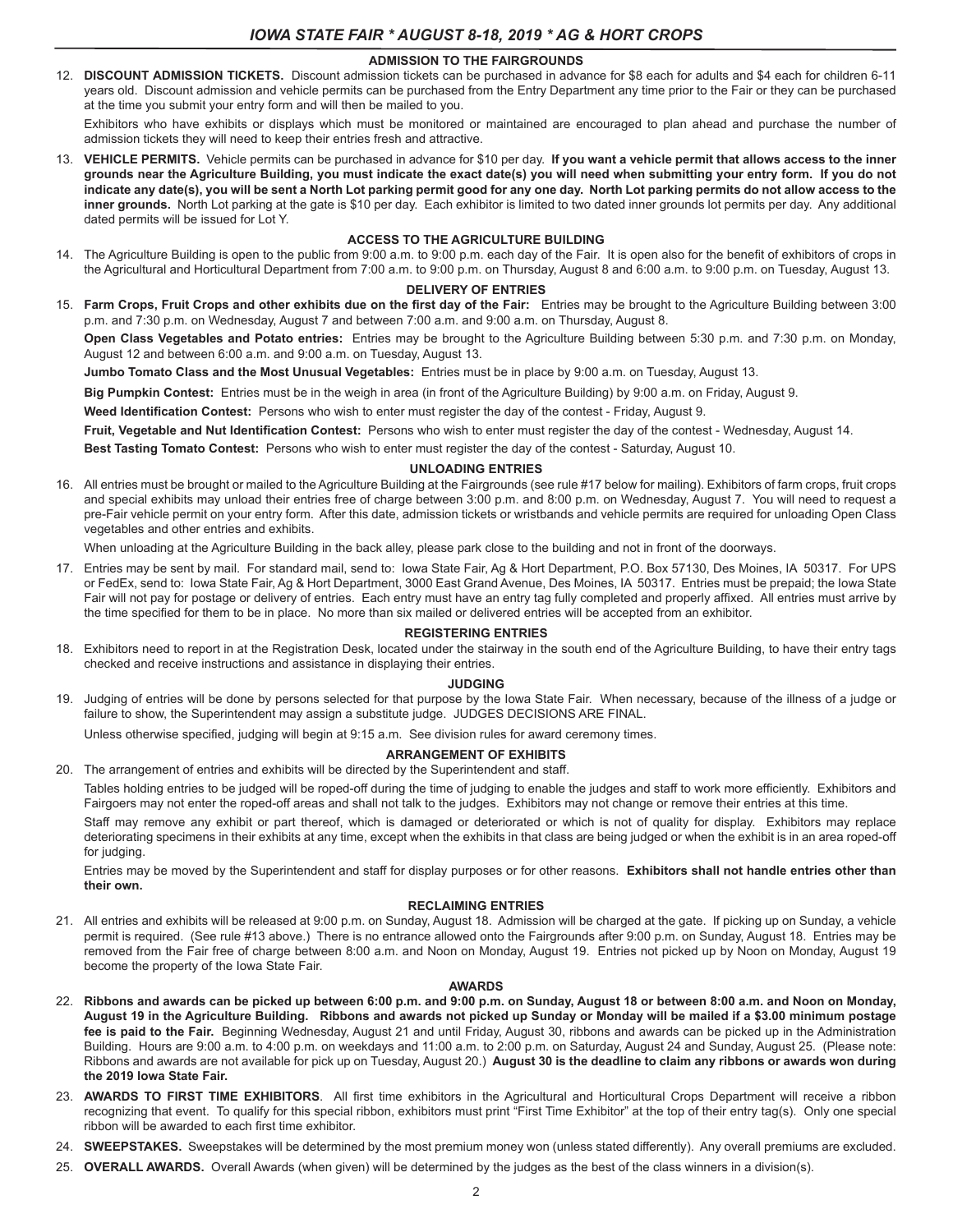- 26. **TIE BREAKERS**. In the event of a tie in classes that award trophies, plaques or other sweepstakes type awards, the number of ribbon placings will be used as the tie breaker. If that does not break the tie, a lottery system will be used.
- 27. **PAYMENT OF PREMIUMS**. Checks are mailed to winning exhibitors after the Fair. Exception: The Fruit, Vegetable and Nut Identification Contest and the Best Tasting Tomato Contest awards may be claimed the day of the contest from the Superintendent or anytime during the Fair.

#### **LIABILITY**

28. The Management will use diligence to insure the safety of articles after their arrival and placement, but in no case will they be responsible for any loss or damage that may occur.

### **AGRICULTURAL CROPS - FARM CROPS**

Total Offered .........................................................................................\$3,662

# **FIELD CORN - DIVISION 110**

**SPECIAL AWARD**

First Place Overall in Hybrid Commercial Corn (excluding class 2) will be awarded \$100 from **Channel Seeds**.

#### **SWEEPSTAKES**

A plaque provided by the **Iowa State Fair** will be awarded to the exhibitor placing highest in the Field Corn Classes. Scoring is based on ten points for each first place award and one point less for each successive lower placing. The exhibitor with the highest number of points is the winner.

#### **RULES**

- 1 This division is for entries of Commercial dent corn grown in Iowa by the exhibitor during the previous year. To guard against re-entry of previous exhibits, the Management may mark exhibits with a chemical before returning them to the owner.
- 2. Ears of corn must be in natural condition at both ends and have no more than 1% of kernels missing.
- 3. Entries in Corn Class 6 are one full gallon of corn. Glass jars furnished by the Iowa State Fair will be used as containers. These containers will remain in the Ag Department. When entering, fill to about 1 1/2 inches from the top and remove the grain after the Fair. Entries filled to the top may be disqualified by the judges.
- 4. Note: The name of the hybrid must be shown on the entry tag except open-pollinated. Enter the hybrid name under the "Class Name" line on the entry tag. Do not use the "Variety" line; leave it blank.
- 5. Entries will be weighed by the Iowa Department of Agriculture and Land Stewardship weighmaster and will undergo visual judging for this contest.
- 6. The Corn Crop judges may disqualify any entry in Classes 1-11 which they feel is not mature, exhibits insect or disease damage, is of poor quality, is not of the previous year's crop, has not been grown in Iowa or has been previously shown at the Iowa State Fair.
- 7. Awards will be given at 3:00 p.m. on the day of judging.
- 8. Exhibitor may enter two different varieties or hybrids in each class.

#### **HYBRID COMMERCIAL CORN**

**Premiums........................................................................\$20, 15, 12, 10, 7, 5** (except where indicated)

#### **CLASS**

- 1 Single Ear
- 2 Longest Ear Field Corn, hybrid or open-pollinated
- 3 Ten Ears, yellow corn, same variety or hybrid **\$25, 20, 15, 10, 7, 5**
- 4 Ten Ears, white corn, same variety or hybrid **\$25, 20, 15, 10, 7, 5**
- 5 Thirty Ears, same variety or hybrid **\$30, 25, 20, 15, 10, 7**
- Full Gallon Shelled Corn, any variety or hybrid (no popcorn)
- 7 Standard Bushel Basket Ear Field Corn, same variety or hybrid (Exhibitor must furnish own basket) **\$35, 30, 25, 20, 15, 10**
- 8 First Time Exhibitors: Five Ears, yellow corn, same variety or hybrid (first time exhibitors ONLY)<br>9 First Time Exhibitors: Five Ears, white corn, same variety or hybrid (first time exhibitors ONLY)
- First Time Exhibitors: Five Ears, white corn, same variety or hybrid (first time exhibitors ONLY)

#### **OPEN-POLLINATED CORN**

**Premiums........................................................................\$20, 15, 12, 10, 7, 5**

# **CLASS**

- Single Ear
- 11 Ten Ears

#### **NEW CROP HYBRID COMMERCIAL CORN**

**Premiums........................................................................\$25, 20, 15, 7, 5**

#### **RULES**

1. Entries in the following classes consist of ten ears of commercial dent corn grown in Iowa this year.

2. Entries will not be disqualified for immaturity.

# **CLASS**

- Yellow Corn of any variety or hybrid
- 13 White Corn of any variety or hybrid

#### **ORNAMENTAL CORN**

**Premiums........................................................................\$15, 10, 7, 5**

#### **RULES**

- 1. Included in this class are Indian Corn, Blue Corn, Red Corn and older and uncommon varieties of corn.
- 2. Entries in this division may not include yellow or white field corn, sweet corn or popcorn hybrids.
- 3. The variety or name of the corn must be shown on each entry tag (to qualify).
- 4. Exhibits must include five ears of corn with husks and shall be joined at the husks with cord, wire or rubber bands so they can be exhibited either hanging from a wall or lying on a flat surface.

#### **CLASS**

14 Ornamental Corn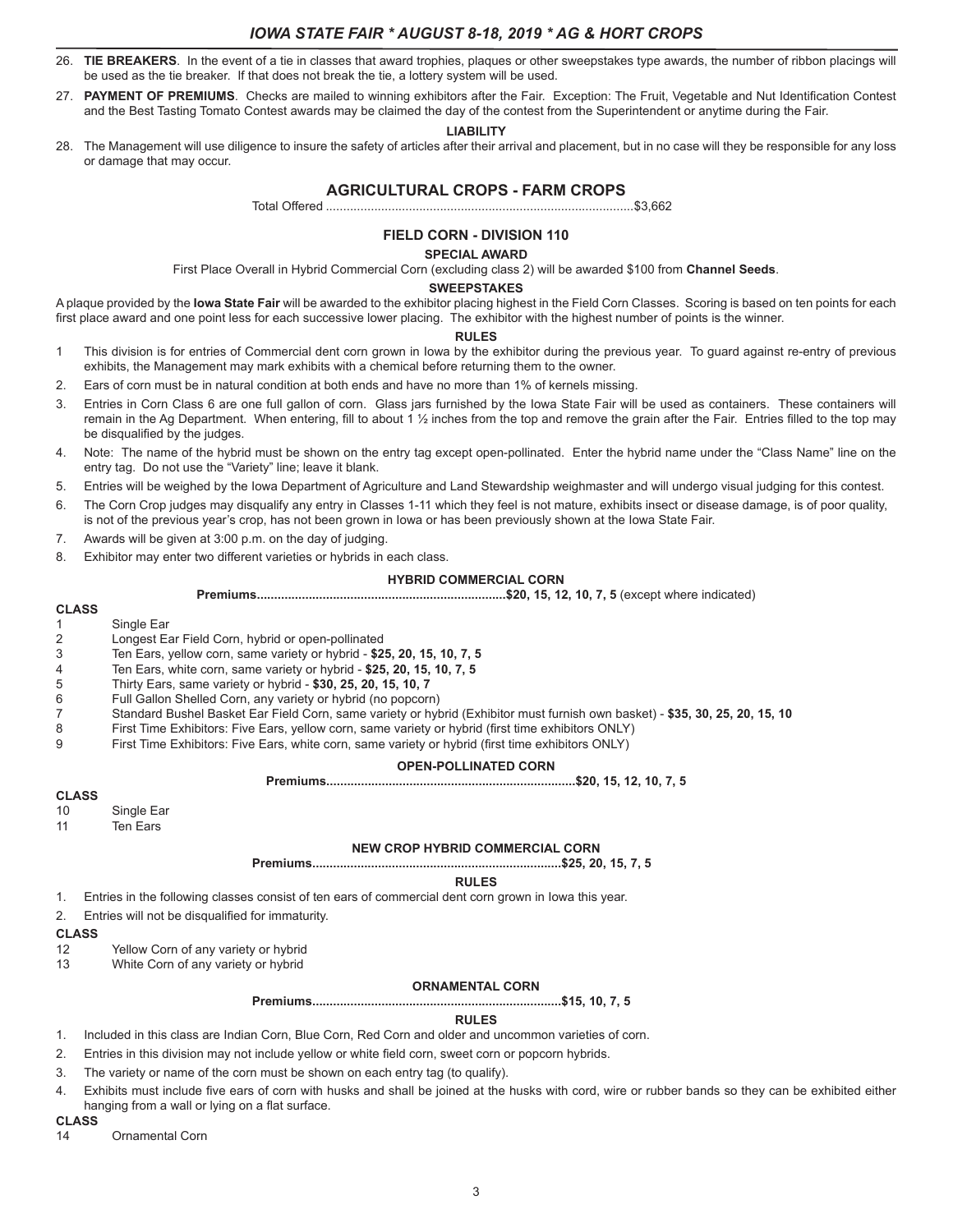# **POPCORN - DIVISION 111**

#### **SWEEPSTAKES**

A plaque provided by the **Iowa State Fair** will be awarded to the exhibitor with the highest number of points in the division. In case of a tie, the exhibitor having the highest number of entries in the Popcorn Classes shall be the winner.

#### **COMMERCIAL POPCORN**

#### **Premiums................................................................................ \$20, 15, 10, 5**

#### **A package of Snappy Popcorn will be given to each exhibitor.**

#### **RULES**

1. These Popcorn Classes require ten ear exhibits of last years' popcorn with husk removed and natural condition at both ends, grown from hybrid popcorn seed which is commercially available.

2. This popcorn may have been grown for home use or commercial purposes.

3. The variety or hybrid name and number (if any) must be shown on the entry tag.

**CLASS**

15 White Commercial Hybrid Popcorn<br>16 Yellow Commercial Hybrid Popcorn

- Yellow Commercial Hybrid Popcorn
- 17 Mushroom Hybrid Popcorn (Caramel or Ball Type)

#### **ORNAMENTAL POPCORN**

**Premiums........................................................................................... \$15, 10, 7, 5**

#### **RULES**

1. Exhibits must include ten ears of last year's popcorn with husks removed and natural condition at both ends.

2. Gallon jars will be furnished for the Shelled Popcorn class. Fill to about 1 ½ inches from the top.

# **CLASS**

18 Japanese Hulless or White Rice Popcorn<br>19 Strawberry Popcorn

Strawberry Popcorn

- 20 Lady Finger Type Popcorn<br>21 Any Other Popcorn (include Any Other Popcorn (include variety name on the entry tag)
- 22 Shelled Popcorn, any variety, one gallon (commercial or ornamental)

#### **CORN CREATIONS - DIVISION 112**

**Premiums..................................................................................\$25, 20, 15, 10, 5**

#### **SPECIAL AWARDS**

A plaque provided by the **Iowa State Fair** will be awarded to each first place winner in Classes 23 and 24.

#### **RULES**

- 1. Entries should be interesting creations made with any part of the corn plant (cob, husk, ear, etc.).
- 2. Field corn, popcorn or other corn of any hybrid or variety that is grown in Iowa may be used.
- 3. The corn or corn cobs may be carved, painted, glued or strung in any manner and can be mounted on any surface.
- 4. Entries may be brought in from 3:00 p.m. to 7:30 p.m. on Wednesday, August 7 and 7:00 a.m. to 9:00 a.m. on Thursday, August 8. Judging will begin at 9:00 a.m. on Thursday, August 8.
- 5. Entries are limited to one per person.

#### **JUDGING CRITERIA FOR CORN CREATIONS**

# **CLASS**

- **Natural Color**
- 24 Dyed and/or Painted
- 25 All Natural Color (Youth, age 16 & under)
- 26 Natural, Dyed and/or Painted (Youth, age 16 & under)
- 27 Christmas Ornament, Natural and/or Colored, ready to hang<br>28 Fair Theme. Natural. Dved and/or Painted
- Fair Theme, Natural, Dyed and/or Painted

#### **SOYBEAN CREATIONS - DIVISION 113**

**Premiums.............................................................................\$25, 20, 15, 10, 5**

#### **RULES**

- 1. Entries should be creations made with soybeans and/or soybean pods and must be grown in Iowa.
- 2. Entries may be painted, glued, etc. in any manner and can be mounted on any surface.
- 3. Entries in the Natural Class must be completely natural in color.
- 4. Entries may be brought in from 3:00 p.m. to 7:30 p.m. on Wednesday, August 7 and 7:00 a.m. to 9:00 a.m. on Thursday, August 8. Judging will begin at 9:00 a.m. on Thursday, August 8.

### **JUDGING CRITERIA FOR SOYBEAN CREATIONS**

# **CLASS**

Natural 30 All Painted or Painted & Natural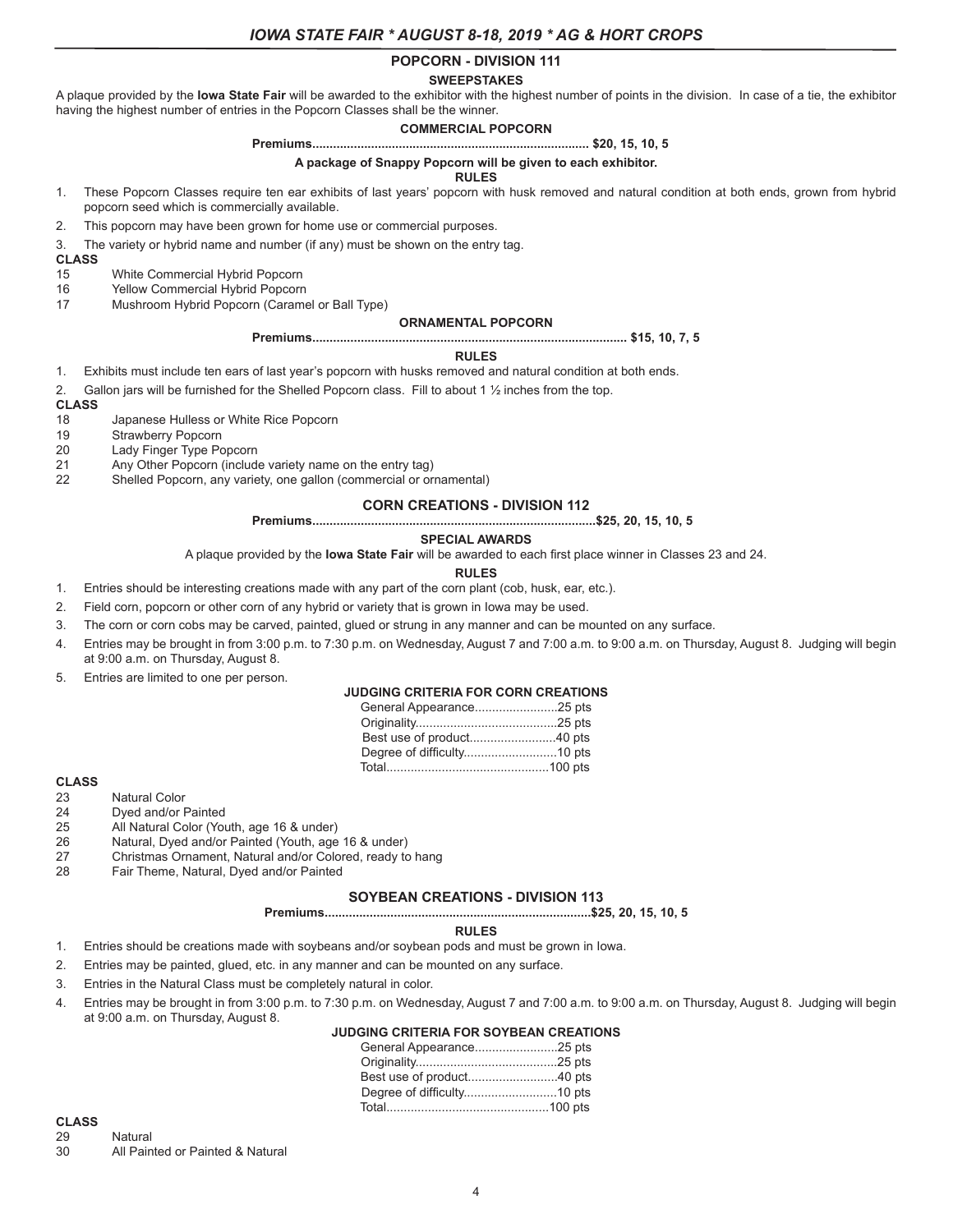#### **SMALL GRAINS AND LEGUMES - DIVISION 114**

#### **Premiums....................................................................................\$20, 15, 10, 5**

#### **RULES**

- 1. One full gallon of product is required for each entry. Gallon jars are furnished by the Iowa State Fair.
- 2. Entries must fill the jar up to 1  $\frac{1}{2}$  inches from the lid.
- 3. Clipped oats and barley will be excluded from competition.
- 4. The variety name is required on all entry tags. The variety can be one that is not listed. For the Any Other class, write variety at the top of the entry tag.
- 5. Entries will be weighed by the Iowa Department of Agriculture and Land Stewardship weighmaster and will be judged visually.

**CLASS**

- 31 Early Oats e.g. Cherokee, Dane, Ino9201, Jim, Moraine, Reeves and Richland
- 32 Mid Season Oats e.g. Baker, Blaze, Buff, Chaps, Classic, Esker, Jay, Jerry, Kame, Ogle and Spurs<br>33 Late Season Oats e.g. Brawn, Drumlin, Jud, Gem, Kildeer, Sesqui and Wabasha
- Late Season Oats e.g. Brawn, Drumlin, Jud, Gem, Kildeer, Sesqui and Wabasha
- 34 Red Clover Seed any variety<br>35 Spring Wheat any variety
- Spring Wheat any variety
- 36 Winter Wheat any variety
- 37 Any Other

#### **SOYBEANS - DIVISION 115**

**Premiums .......................................................................\$20, 15, 12, 10, 7, 5**

#### **SPECIAL AWARD**

Best Overall Soybean will be awarded \$100 from **Channel Seeds**.

### **SWEEPSTAKES**

A plaque provided by the **Iowa State Fair** will be awarded to the exhibitor placing highest in the Soybean Classes. Scoring is based on ten points for each first place and one point less for each successive lower placing. The exhibitor with the highest number of points is the winner.

#### **RULES**

- 1. Entries in this division are one full gallon of soybeans from last year's crop. Glass jars furnished by the Iowa State Fair will be used as containers. Fill to about 1  $\frac{1}{2}$  inches from the top. Entries considered too full may be disqualified by the judges.
- 2. The name of the variety must be shown on the entry tag under the "Class Name" line. Leave "Variety" line blank at the top of the tag.
- 3. Entries will be weighed by the Iowa Department of Agriculture and Land Stewardship weighmaster.
- 4. One exhibitor may enter two different varieties in classes 38-40.

#### **JUDGING CRITERIA FOR SOYBEANS - COMMODITY CLASS (38-40)**

| Single Seed Variety30 pts |  |
|---------------------------|--|
| Free of Weed Seeds30 pts  |  |
|                           |  |
|                           |  |

#### **CLASS**

- 38 Early Soybeans maturity groups 2.4 and earlier
- 39 Mid Season Soybeans maturity groups 2.5 to 3.0
- Late Season Soybeans maturity groups 3.1 and higher
- 41 Soybean Bundles, five stems cut and tied, no roots

#### **SHEAF GRAINS - DIVISION 116**

#### **Premiums...................................................................................\$20, 15, 10, 5**

#### **SWEEPSTAKES**

A plaque in memory of **Darrell Besco** will be awarded to the exhibitor with the highest number of points in the Sheaf Grains Division. Scoring is based on 10 points for each first place and one point less for each successive lower placing.

#### **RULES**

- 1. Entries must be shown in sheaves, three inches in diameter at the center band, use of three bands recommended. Zip ties may be used.
- 2. Judges will penalize over and undersized-sheaves.
- 3. Heads must be left in natural condition.
- 4. Variety name must be specified on each entry tag, except the Millet for Seed Class.
- 5. Exhibits previously shown at the Iowa State Fair will be disqualified.

# **CLASS**

- Barley in the Straw
- 43 Brome Grass for Seed "smooth bromegrass"
- 44 Millet for Seed<br>45 Oats same as
- Oats same as Class 31 (Early)
- 46 Oats same as Class 32 (Mid)<br>47 Oats same as Class 33 (Late)
- Oats same as Class 33 (Late)
- 48 Oats, any other
- 
- 49 Orchard Grass<br>50 Rye in Straw 50 Rye in Straw<br>51 Grain Sorghu
- Grain Sorghum
- 52 Timothy for Seed
- 53 Spring Wheat in Straw
- 54 Winter Wheat in Straw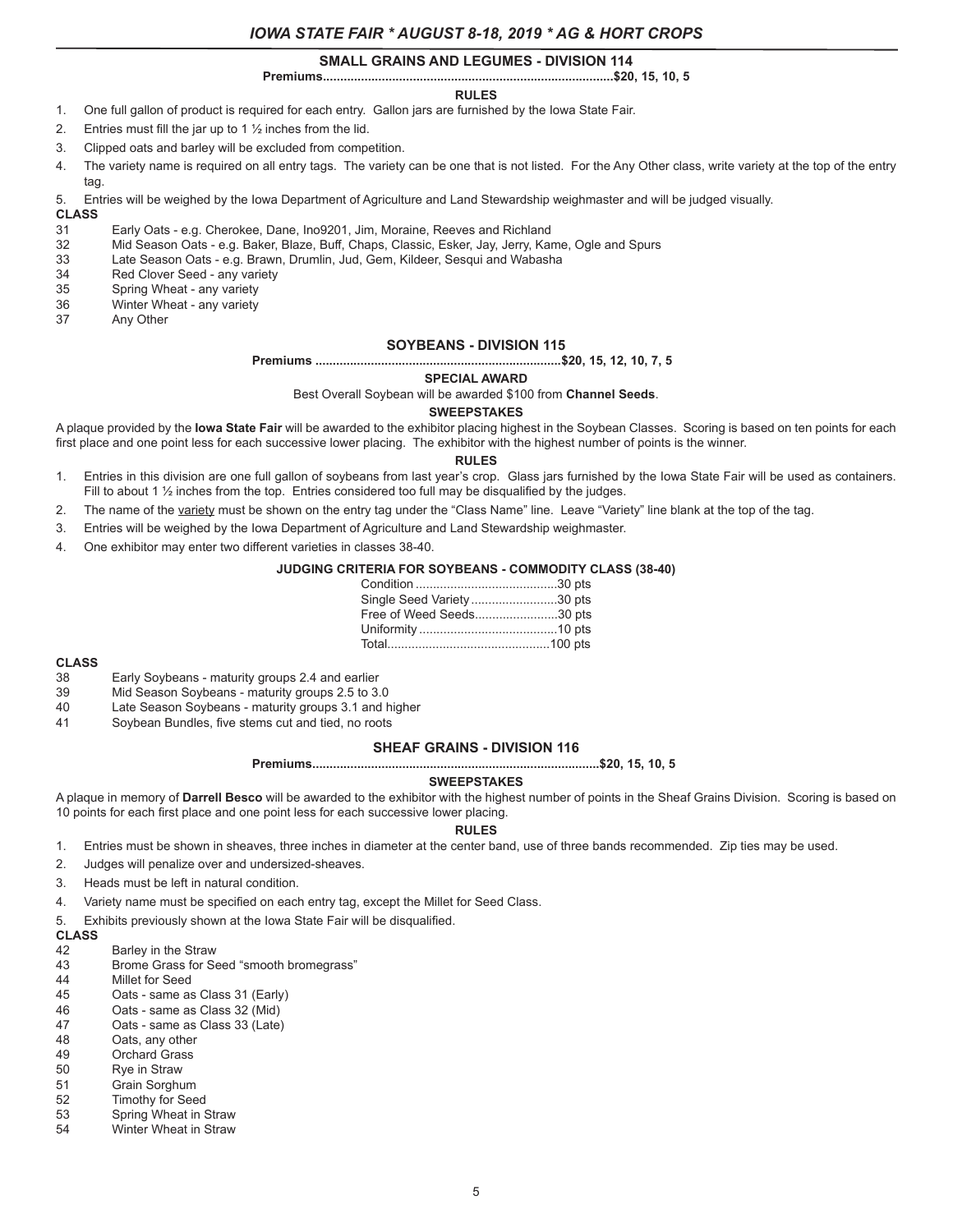### **FORAGES, GRASSES AND LEGUMES - DIVISION 117**

**Premiums..................................................................................\$20, 15, 10, 5**

### **SWEEPSTAKES**

A plaque in memory of **Darrell Besco** will be awarded to the exhibitor with the highest number of points in the Forages, Grasses and Legumes Division. Scoring is based on 10 points for each first place and one point less for each successive lower placing.

#### **RULES**

- 1. All entries in this division will be judged from the standpoint of their usefulness as hay.
- 2. Entries are to be shown in sheaves, three inches in diameter at center band, use of three bands recommended.
- 3. Variety name must be specified on each entry tag, except for those in the Alsike Clover Class. For the Any Other class, write name and variety at the top of the entry tag.

4. Must be cut at least 48 hours prior to entry. Cut 1" above ground level.

**CLASS**

- **Alfalfa**
- 56 Alsike Clover
- 57 Birdsfoot Trefoil
- 58 Smooth Bromegrass
- 59 Medium Red Clover<br>60 Millet **Millet**
- 
- 61 Orchard Grass 62 Reed Canarygrass
- 63 Sudan
- 64 Sweetclover
- 65 Timothy
- 66 Any Other

#### **HORTICULTURAL CROPS - FRUITS AND VEGETABLES**

Horticultural Crops include the garden and orchard crops. These generally require intensive cultural methods and the use of multiple practices for soil preparation, planting, growing, harvesting and disease, weed and insect control.

#### **RULES**

- 1. See General Rules and Regulations for the Agricultural and Horticultural Crops Department.
- 2. Selection of Fruit and Vegetables for Exhibits and Entries:

The main points to consider in selecting fruits and vegetables for entries or for exhibition are the quality, condition, representativeness and uniformity of the crops.

The exhibitor should first select specimens that are as near physically perfect as possible, free from insect and disease injury and high in quality, then choose from this selection those specimens which combine the ideal characteristics of the fruit or vegetable and which are most uniform in size, color and other characteristics.

The size of a specimen is only a major factor in the "jumbo" classes. Market standards for quality, condition, representativeness and uniformity are far more important.

- 3. It is highly recommended that exhibitors prepare their vegetables for exhibit as described in the publication 4H-462, entitled "Harvesting and Preparing Vegetables for Exhibit" available for a minimal charge at your local County Extension Office. **Remember the numbers of items for entries must be as indicated in this book, rather than as suggested in the publication, 4H-462**.
- 4. ENTRIES MUST BE ON WHITE DISPOSABLE PLATES FURNISHED BY THE EXHIBITOR. SEE GENERAL RULES & REGULATIONS FOR THE AGRICULTURAL AND HORTICULTURE CROPS DEPARTMENT.
- 5. If there is a class for your entry, it cannot be entered in the Any Other class.
- 6. The judges will consider the following:
	- (a) **Any exhibit lacking a variety name on the entry tag will be disqualified**. An exhibit incorrectly named may be renamed or reclassified by the judges.
	- (b) Any plate of fruit or vegetable which does not have the correct number of specimens will be disqualified.
	- (c) The judges may withhold premiums from exhibits they consider unworthy.
	- (d) The classes of fruit and vegetables will be judged by the following standard:

|  | VFGFTARI FS |  |
|--|-------------|--|
|  |             |  |
|  |             |  |
|  |             |  |
|  |             |  |
|  | ndition 30  |  |
|  |             |  |

- (e) All fruits and vegetables shall be exhibited in its natural state. Exhibitors shall not wax the fruit. This will disqualify the entry or exhibit.
- (f) The stems shall be left on all fruit exhibited, except for raspberries and blackberries. To do otherwise will disqualify the exhibit. Peaches and plums may be exhibited with or without stems.
- 7. Exhibitors shall not handle any entries or exhibits or materials on the display tables, except their own.

# **FRUIT CROPS**

Total Offered .........................................................................................\$4,290

# **SWEEPSTAKES**

The **IPTV's Iowa Ingredient Premier Fruit Award** will be presented to exhibitors winning the most premium money in Divisions 118, 120 and 123. Trophies will be awarded to an exhibitor in each of the North and South Districts.

#### **RULES**

- 1. See General Rules and Regulations for the Agricultural and Horticultural Crops Department.
- 2. Fruit Crop exhibits must be in place by 9:00 a.m. on Thursday, August 8. These entries may be brought to the Agriculture Building between 3:00 p.m.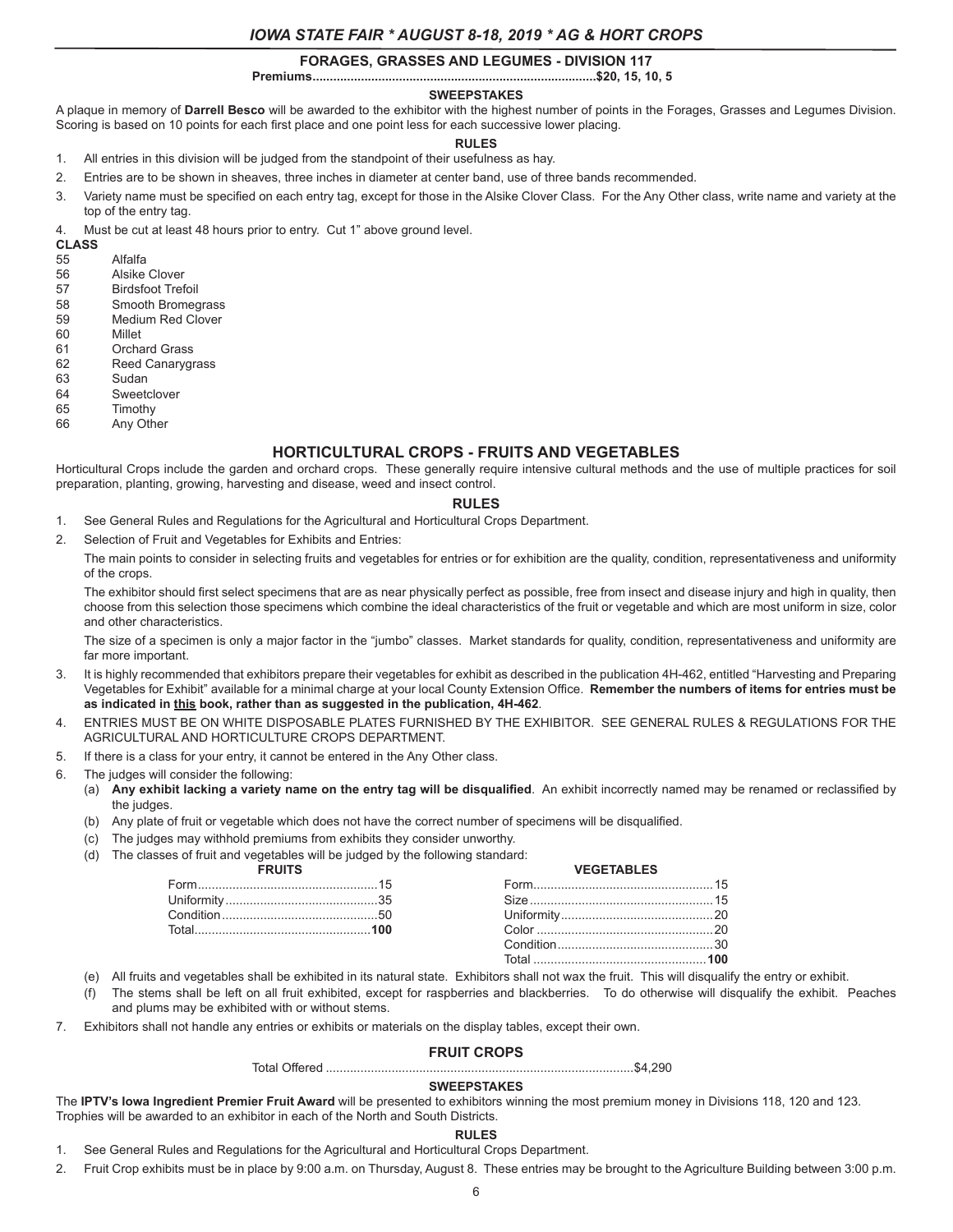and 7:30 p.m. on Wednesday, August 7 and between 7:00 a.m. and 9:00 a.m. on Thursday, August 8.

- 3. The Fruit Crop Classes are open to all growers, including commercial, home and amateur growers except for the Apples in Commercial Containers Division which is open to commercial growers only. These crops must be grown in Iowa by the exhibitor or the exhibitor's family.
- 4. The State is divided into a North and a South district for the entry and judging of all grape and some of the apple classes. These districts are separated by U.S. Highway 30 and they roughly approximate the U.S. Department of Agriculture Hardiness Zones 4 (North) and 5 (South). Instructions for the Fruit Divisions in this book will indicate when these districts are to be used.
- 5. Awards will be given at 3:00 p.m. on the day of judging.
- 6. Where exhibits are to be entered by district, the fruit shall be entered only in that district in which it was grown.
- 7. The following is a key to the abbreviations used in the fruit crops: When following the name of a variety of apple, "W" means winter crop; "S" means summer crop; "F" means fall crop. Summer matures before September 1; Fall matures between September 1 and October 1; Winter matures after October 1. When following the class number, "N" means Northern District of Iowa; "S" means Southern District of Iowa.

|                    | The Northern District Counties are: |               |            |
|--------------------|-------------------------------------|---------------|------------|
| Allamakee          | Clayton                             | Hardin        | Palo Alto  |
| Benton             | Clinton                             | Howard        | Plymouth   |
| <b>Black Hawk</b>  | Crawford                            | Humboldt      | Pocahontas |
| Boone              | Delaware                            | Ida           | Sac        |
| <b>Bremer</b>      | Dickinson                           | Jackson       | Sioux      |
| <b>Buchanan</b>    | Dubuque                             | Jones         | Story      |
| <b>Buena Vista</b> | Emmet                               | Kossuth       | Tama       |
| <b>Butler</b>      | Fayette                             | Linn          | Webster    |
| Calhoun            | Floyd                               | Lyon          | Winnebago  |
| Carroll            | Franklin                            | Marshall      | Winneshiek |
| Cerro Gordo        | Greene                              | Mitchell      | Woodbury   |
| Cherokee           | Grundy                              | Monona        | Worth      |
| Chickasaw          | Hamilton                            | O'Brien       | Wright     |
| Clay               | Hancock                             | Osceola       |            |
|                    | The Southern District Counties are: |               |            |
| Adair              | Fremont                             | Lucas         | Poweshiek  |
| Adams              | Guthrie                             | Madison       | Ringgold   |
| Appanoose          | Harrison                            | Mahaska       | Scott      |
| Audubon            | Henry                               | Marion        | Shelby     |
| Cass               | lowa                                | Mills         | Taylor     |
| Cedar              | Jasper                              | Monroe        | Union      |
| Clarke             | Jefferson                           | Montgomery    | Van Buren  |
| Dallas             | Johnson                             | Muscatine     | Warren     |
| Davis              | Keokuk                              | Page          | Washington |
| Decatur            | Lee                                 | Polk          | Wapello    |
| Des Moines         | Louisa                              | Pottawattamie | Wayne      |

#### **SINGLE PLATE OF APPLES - DIVISION 118**

**SPECIAL AWARDS**

The Overall Winner will be awarded a plaque by the **Iowa State Fair**.

The top five winners in each district will receive \$10. **RULES**

- 1. Entries in this division are a single plate of five apples of the same variety.
- 2. Color sports are allowed in the classes.
- 3. The variety name of the apples must be shown on all entry tags.
- 4. Exhibits must be entered according to class and the district ("N" for Northern District or "S" for Southern District) in which the fruit was grown.
- 5. In each of the Any Other classes, an exhibitor may enter up to three different varieties.
- 6. For Overall Winner, the judges will select the top five plates of apples from each district. The Overall Winner will be selected from these ten plates. Each of the top five plate winners will receive \$10.

#### **PLATE OF APPLES**

|--|--|--|--|--|--|--|

| <b>CLASS</b> |     |                       |
|--------------|-----|-----------------------|
|              | 67S | Chieftain (W)         |
| 68N          | 68S | Cortland (F)          |
| 69N          | 69S | Delicious, Golden (W) |
| 70N          | 70S | Delicious, Red (W)    |
| 71N          | 71S | Gala (F)              |
|              | 72S | Grimes (F)            |
| 73N          | 73S | Haralson (W)          |
| 74N          | 74S | Honeycrisp            |
| 75N          | 75S | Jonagold (W)          |
| 76N          | 76S | Jonathan (F)          |
| 77N          | 77S | McIntosh (F)          |
|              | 78S | Northwestern (W)      |
|              | 79S | Paula Red (S)         |
|              | 80S | Wealthy (F)           |
| 81N          | 81S | Any Other Summer      |
| 82N          | 82S | Any Other Fall        |
| 83N          | 83S | Any Other Winter      |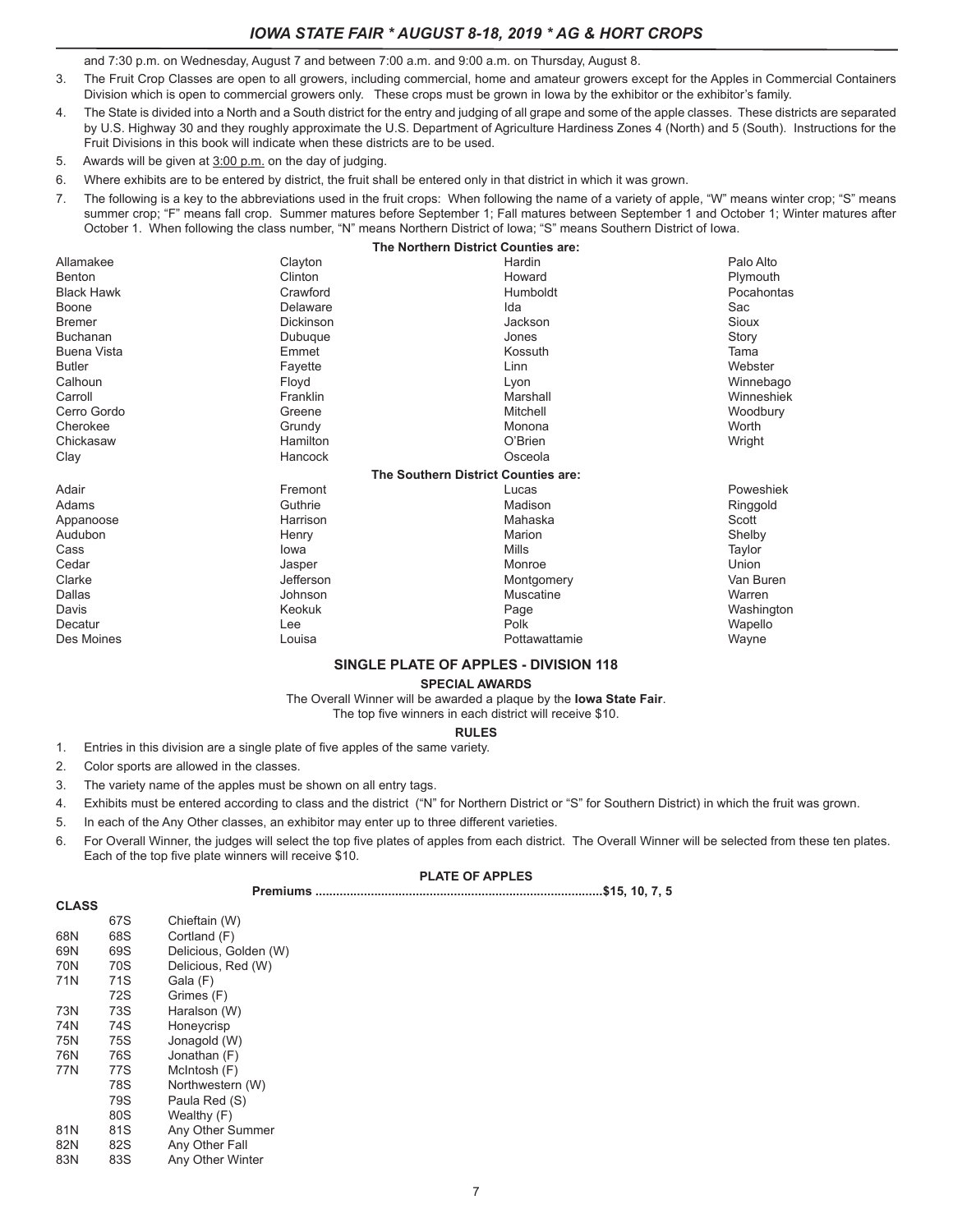| <b>IOWA STATE FAIR * AUGUST 8-18, 2019 * AG &amp; HORT CROPS</b> |  |
|------------------------------------------------------------------|--|
|------------------------------------------------------------------|--|

84N 84S Any Other<br>85N 85S First Time 85N 85S First Time Exhibitor - This class is for first time apple exhibitors. A special ribbon will be awarded.<br>86N 86S Judges Top Five Plates of Apples (The Overall Winner is selected from these.)

86N 86S Judges Top Five Plates of Apples (The Overall Winner is selected from these.)

### **APPLE TRAY DISPLAY - DIVISION 119**

#### **Premiums.....................................................................................\$20, 15, 10, 7**

#### **SPECIAL AWARD**

The overall winner will be awarded a plaque by the **Iowa State Fair**.

#### **RULES**

1. Entries in this division are trays of apples of the same variety displayed in a single layer in trays furnished by the Iowa State Fair.

2. These trays are approximately 11 x 18 inches.

3. The trays may contain apples ONLY; no filler material or ornamentation is allowed.

4. Each exhibitor may enter up to three different varieties in the Any Other classes.

5. This division is not by district.

**CLASS**

- 87 Delicious, Red
- 88 Delicious, Golden<br>89 Donathan
- **Jonathan**

90 Paula Red

- 91 Any Other Green/Yellow Varieties
- 92 Any Other Red Varieties

#### **APPLE COLLECTION - DIVISION 120**

**Premiums.............................................................................................\$15, 10, 7, 5**

#### **RULES**

1. Entries in this division should be four varieties of five each displayed in trays, approximately 11 x 18 inches, furnished by the Iowa State Fair.

2. List the four varieties on the entry tag.

**CLASS**

- 93N 93S Summer Varieties 94N 94S Fall Varieties 95N 95S Winter Varieties
- 

#### **APPLES IN COMMERCIAL CONTAINERS - DIVISION 121**

**Premiums.........................................................................................\$20, 15, 10, 5**

**RULES**

1. Exhibitors in this division are commercial growers.

2. Entries in this division are apples of any variety shown in a peck commercial container that they use.

3. Exhibitor may have only one entry per variety.

4. Judging in this division is based on the attractiveness, convenience for handling and sales appeal of the entry.

5. All entries are without regard to state district or the variety or season of the fruit.

**CLASS**

96 Peck of Apples in Commercial Containers

#### **CRAB APPLES - DIVISION 122**

**Premiums..........................................................................................\$15, 10, 7, 5**

**RULES**

- 1. Entries in this division are a plate of eight crab apples of the same variety.
- 2. Entries in this division are not classified according to state district or season of the fruit.
- 

**CLASS Crab Apples** 

#### **GRAPES - DIVISION 123**

#### **SPECIAL AWARDS**

The overall winner will be awarded \$50 and a plaque from the **Iowa State Fair**.

Best Overall Wine Grape will be awarded \$50 from **Summerset Winery**.

#### **SWEEPSTAKES**

A plaque provided by the **Iowa State Fair** will be awarded to the exhibitor winning the most premium money (excluding any overall money) in the Grapes Division.

- **RULES** 1. Entries in this division are grapes in bunches and on their natural stems.
- 2. Loose fruit is not allowed.
- 3. North and South Districts are observed in all classes in this division.
- 4. The same variety cannot be entered in more than one Any Other class. If entered in Wine Grapes, it cannot be entered under regular Grapes or vice versa.
- 5. Exhibitors may enter two different varieties in the Any Other classes.

#### **PLATE OF GRAPES**

**Premiums......................................................................................\$15, 10, 7, 5**

#### **RULES**

1. Entries consist of three bunches of grapes, arranged on an appropriate sized white disposable plate furnished by the exhibitor.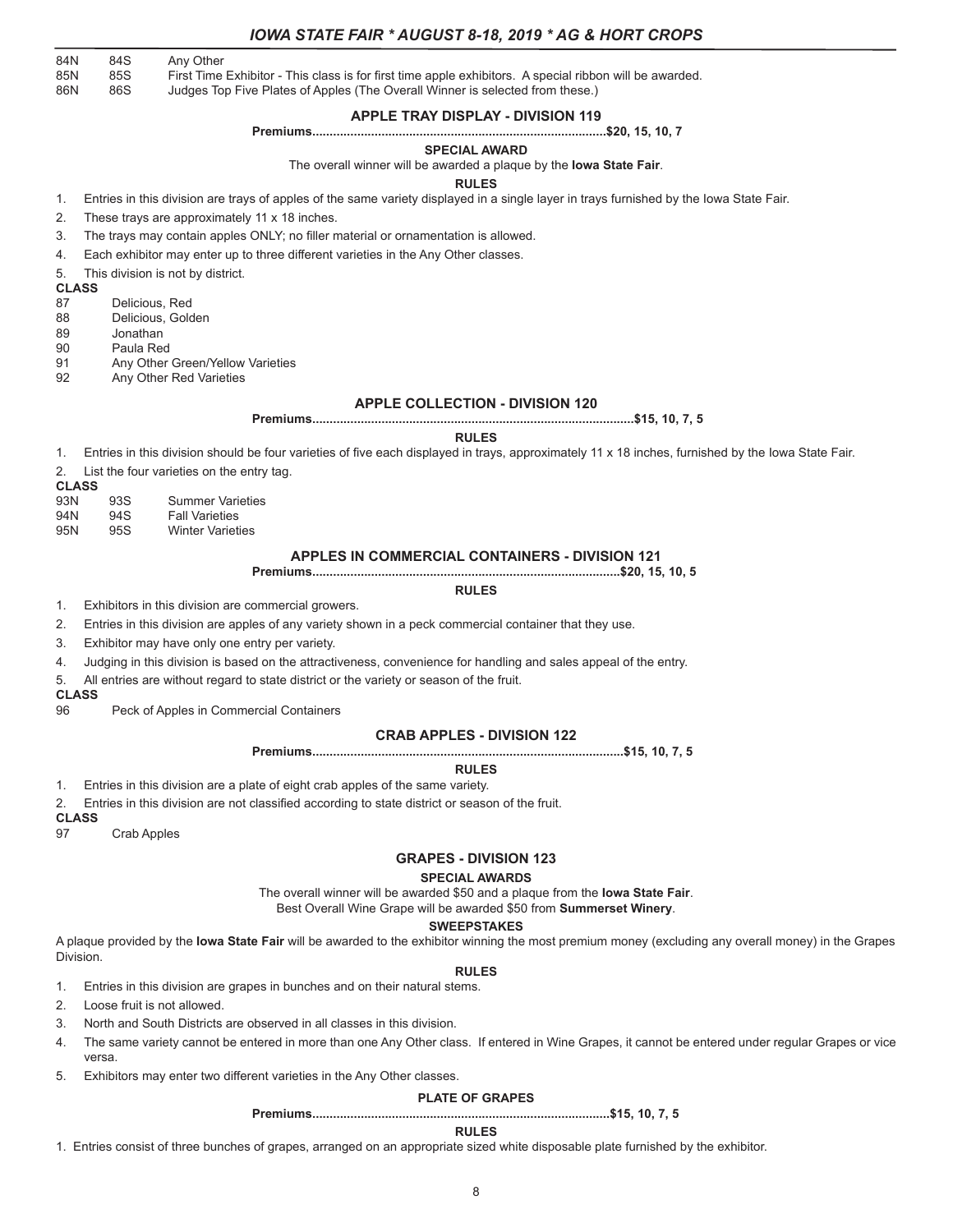| <b>CLASS</b>               |                              |                                                                                                                                                                                                    |
|----------------------------|------------------------------|----------------------------------------------------------------------------------------------------------------------------------------------------------------------------------------------------|
| 98N                        | 98S                          | Concord                                                                                                                                                                                            |
| 99N                        | 99S<br>100S                  | Fredonia<br>Niagara                                                                                                                                                                                |
| 101N                       | 101S                         | Any Other Blue Variety                                                                                                                                                                             |
| 102N                       | 102S                         | Any Other Red Variety                                                                                                                                                                              |
| 103N                       | 103S                         | Any Other White Variety                                                                                                                                                                            |
| 104N<br><b>Wine Grapes</b> | 104S                         | Any Other Seedless Variety                                                                                                                                                                         |
| 105N                       | 105S                         | Foch                                                                                                                                                                                               |
| 106N                       | 106S                         | Any Other Red Wine Variety                                                                                                                                                                         |
| 107N                       | 107S                         | <b>Edelweiss</b>                                                                                                                                                                                   |
| 108N                       | 108S                         | Any Other White Wine Variety                                                                                                                                                                       |
|                            |                              | <b>BASKETS AND COLLECTIONS OF GRAPES</b>                                                                                                                                                           |
|                            |                              | <b>RULES</b>                                                                                                                                                                                       |
| 1.                         |                              | Entries in the Basket of Grapes Class consist of an open, four quart grape basket, level full of grapes of any variety or several varieties. Plastic liners<br>can be used to prevent any leakage. |
| 2.                         |                              | Entries in the Collection of Grapes Class, consist of three bunches of each of three varieties of grapes, with each variety on a separate plate.                                                   |
| 3.<br><b>CLASS</b>         |                              | An entry tag must be attached to each plate.                                                                                                                                                       |
| 109N<br>110N               | 109S<br>110S                 | <b>Basket of Grapes</b><br><b>Collection of Grapes</b>                                                                                                                                             |
|                            |                              | <b>PEACHES - DIVISION 124</b>                                                                                                                                                                      |
|                            |                              |                                                                                                                                                                                                    |
|                            |                              | <b>RULES</b>                                                                                                                                                                                       |
| 1.                         |                              | Entries are a plate of five peaches.                                                                                                                                                               |
| 2.                         |                              | State districts are not considered in this division.                                                                                                                                               |
| <b>CLASS</b><br>111        |                              | Any Variety, Yellow Peach                                                                                                                                                                          |
| 112                        |                              | Any Variety, White Peach                                                                                                                                                                           |
|                            |                              | <b>PEARS - DIVISION 125</b>                                                                                                                                                                        |
|                            |                              |                                                                                                                                                                                                    |
|                            |                              | <b>RULES</b>                                                                                                                                                                                       |
|                            |                              | 1. Entries are a plate of five pears.                                                                                                                                                              |
|                            |                              | 2. State districts are not considered in this division.                                                                                                                                            |
| <b>CLASS</b><br>113        | <b>Bartlett</b>              |                                                                                                                                                                                                    |
| 114                        | Bosc                         |                                                                                                                                                                                                    |
| 115                        | Kieffer                      |                                                                                                                                                                                                    |
| 116                        | Any Other Red                |                                                                                                                                                                                                    |
| 117                        | Any Other Green              |                                                                                                                                                                                                    |
|                            |                              | <b>PLUMS - DIVISION 126</b>                                                                                                                                                                        |
|                            |                              |                                                                                                                                                                                                    |
|                            |                              | <b>RULES</b>                                                                                                                                                                                       |
| 1.                         |                              | Entries are a plate of five plums.<br>State districts are not considered in this division.                                                                                                         |
| 2.<br><b>CLASS</b>         |                              |                                                                                                                                                                                                    |
| 118                        | Damson                       |                                                                                                                                                                                                    |
| 119                        | Green Gage                   |                                                                                                                                                                                                    |
| 120                        | Wild                         |                                                                                                                                                                                                    |
| 121                        | Any Other Variety            |                                                                                                                                                                                                    |
|                            |                              | <b>SMALL FRUITS - DIVISION 127</b>                                                                                                                                                                 |
|                            |                              |                                                                                                                                                                                                    |
|                            |                              | Premiums in the Aronia Berries Class are sponsored by the Midwest Aronia Association.<br><b>RULES</b>                                                                                              |
|                            |                              | 1. Entries are one pint of fruit.                                                                                                                                                                  |
| 2.                         |                              | Exhibitor must furnish the container, which shall be a standard commercial container for small fruits.                                                                                             |
| 3.                         |                              | State districts are not considered in these classes.                                                                                                                                               |
| 4.<br>5.<br><b>CLASS</b>   |                              | In the Aronia Berries Class, any variety may be entered, up to two different varieties per exhibitor.<br>In the Any Other class, each exhibitor may enter up to three different kinds of fruits.   |
| 122<br>123                 | Gooseberry<br>Aronia Berries |                                                                                                                                                                                                    |
|                            |                              |                                                                                                                                                                                                    |

124 Any Other domestic or wild (edible small fruit)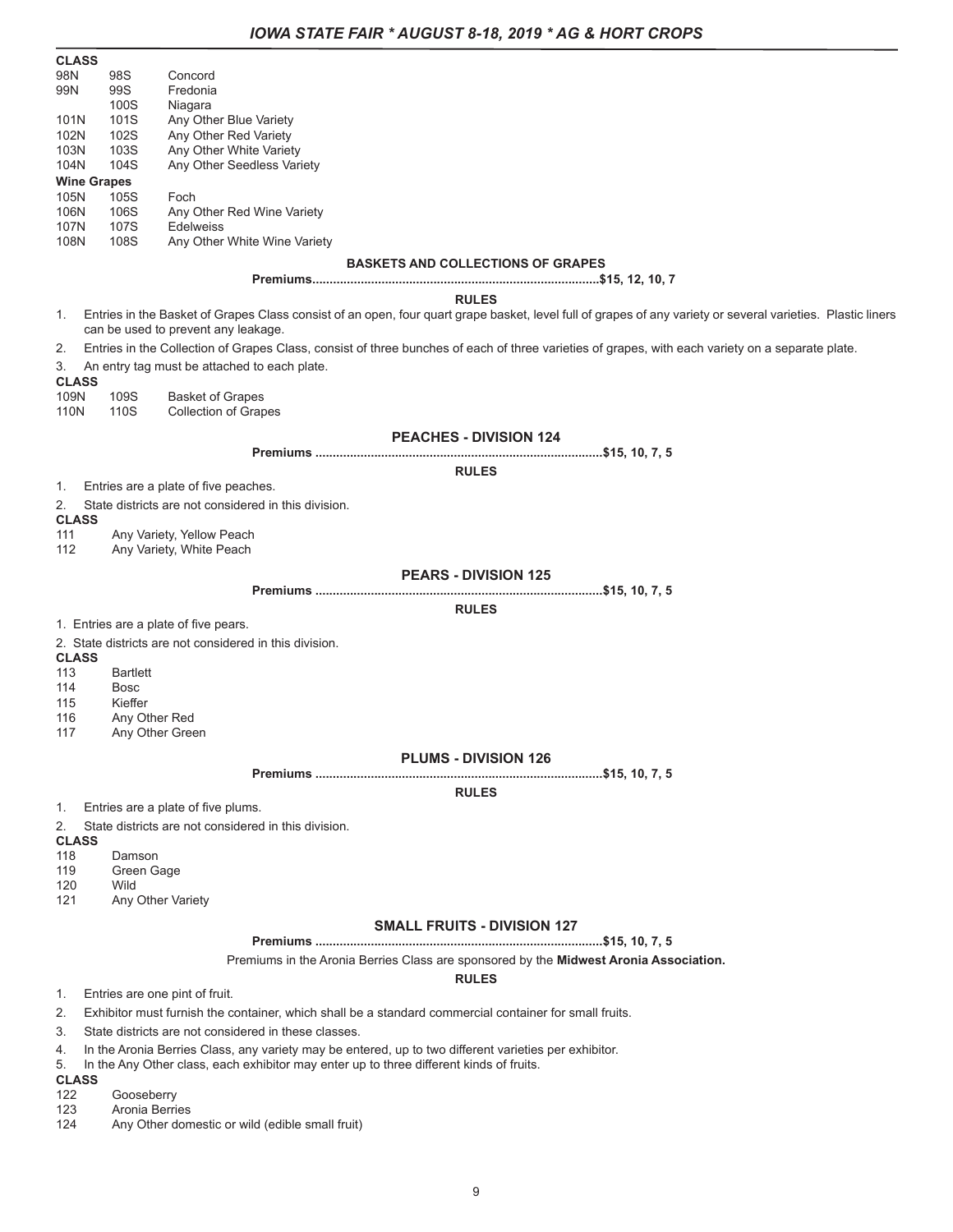#### **JUMBO APPLE EXHIBIT - DIVISION 128**

#### **Premiums ...................................................................................\$15, 10, 7, 5**

#### **RULES**

1. The apples in this class will be placed and awarded premiums on the basis of weight, as ascertained by official Iowa Department of Agriculture certified scales, provided entry is of exhibition quality in the opinion of the official judge.

### **CLASS**

125 Jumbo Apple

### **VEGETABLE CROPS**

Total Offered .......................................................................................\$10,840

#### **SPECIAL AWARD**

The **IPTV's Iowa Ingredient Premium Vegetable Award** will be presented to the exhibitors winning the most premium money in Garden Vegetables (Division 129) and Hot Peppers (Division 130). A trophy will be presented to the winner and the runner-up.

#### **RULES**

- 1. See General Rules and Regulations in the Agricultural and Horticultural Crops Department and Horticultural Crops Rules.
- 2. Open Class vegetables and potato entries (excluding Big Pumpkin and Best Tasting Tomato) may be brought to the Agriculture Building between 5:30 p.m. and 7:30 p.m. on Monday, August 12 and between 6:00 a.m. and 9:00 a.m. on Tuesday, August 13. They must be in place by 9:00 a.m. on Tuesday, August 13. See specific divisions for Big Pumpkin and Best Tasting Tomato delivery times.
- 3. Refer to publication 4H-462, available at your county extension office, for criteria used in judging.
- 4. If more than one plate is used, place an entry tag on each plate.
- 5. Anyone may exhibit in the Most Unusual Vegetable division without pre-registration. Arrangements for this may be made by registering the entry in the Agricultural and Horticultural Crops Department by 9:00 a.m. on Tuesday, August 13. (See General Rules and Regulations of the Agricultural and Horticultural Crops Department.)
- 6. NOTE: Make sure to include the "VARIETY NAME" on the entry tag, not just the name of the class.
- 7. Awards will be given at **4:00 p.m.** on the day of judging.
- 8. Small type of tomatoes (cherry, grape) should use a 6" plate or small bowl.

#### **GARDEN VEGETABLES - DIVISION 129**

#### **Premiums ...................................................................................\$15, 10, 7, 5**

#### **SPECIAL AWARDS**

Best Overall Cabbage will be awarded \$50 **in memory of Gary Hefty, a long time exhibitor**.

Best Tomato will be awarded \$50 and a one year subscription to *Garden Gate* Magazine.

Runner-up Best Tomato will be awarded a one year subscription to *Garden Gate* Magazine.

# **CLASS**

#### **Vegetables**

- 126 Beans, snap, green, edible stage, 12 specimens<br>127 Beans, vellow wax, 12 specimens
- Beans, yellow wax, 12 specimens
- 128 Beans, black or purple, 12 specimens
- 129 Beans, any other, 12 specimens
- 130 Beans, Lima, edible stage, 12 specimens
- 131 Beans, Dried, quart size container
- 132 Beets for table use, six specimens, tops trimmed to 1<sup>1</sup>/<sub>2</sub> inches
- 133 Cabbage, round, green, one head
- 134 Cabbage, flat, green, one head
- 135 Cabbage, red, one head<br>136 Cabbage, savoy, one hea
- Cabbage, savoy, one head
- 137 Cabbage, any other, one head
- 138 Carrot, half long type, five to eight inches, six specimens, tops trimmed to 1<sup>1</sup>/<sub>2</sub> inches
- 139 Carrot, long variety, six specimens, tops trimmed to 1½ inches
- 140 Cucumbers, for slicing, six specimens
- 141 Cucumber, dill, size three to five inches, six specimens<br>142 Cucumbers, pickling, three inches and under, 12 specir
- Cucumbers, pickling, three inches and under, 12 specimens
- 143 Cucumbers, Burpless, six specimens (cannot be entered in slicing)<br>144 Cucumbers, white, six specimens
- Cucumbers, white, six specimens
- 145 Cucumbers, Asian, six specimens
- 
- 146 Cucumbers, any other, six specimens<br>147 Eggplant, standard variety, oval type, Eggplant, standard variety, oval type, one specimen
- 148 Eggplant, Oriental type, long slender, one specimen
- 149 Eggplant, Black Beauty, one specimen
- 150 Eggplant, purple/white stripe, one specimen
- 151 Eggplant, white, one specimen<br>152 Eggplant, any other, one specin
- Eggplant, any other, one specimen
- 153 Garlic, six specimens, any variety
- 154 Garlic, braided including tops minimum 18" long, maximum 36", no decorations
- Kale, three specimens, in a jar
- 156 Kohlrabi, white, six heads, tops trimmed to 1½ inches
- 157 Kohlrabi, purple, six heads, tops trimmed to 1½ inches
- 158 Leeks, with tops, five specimens
- 159 Okra, any variety, six specimens
- 160 Onions, red, five, any variety
- 161 Onions, white, five, any variety
- 162 Onions, yellow, five, any variety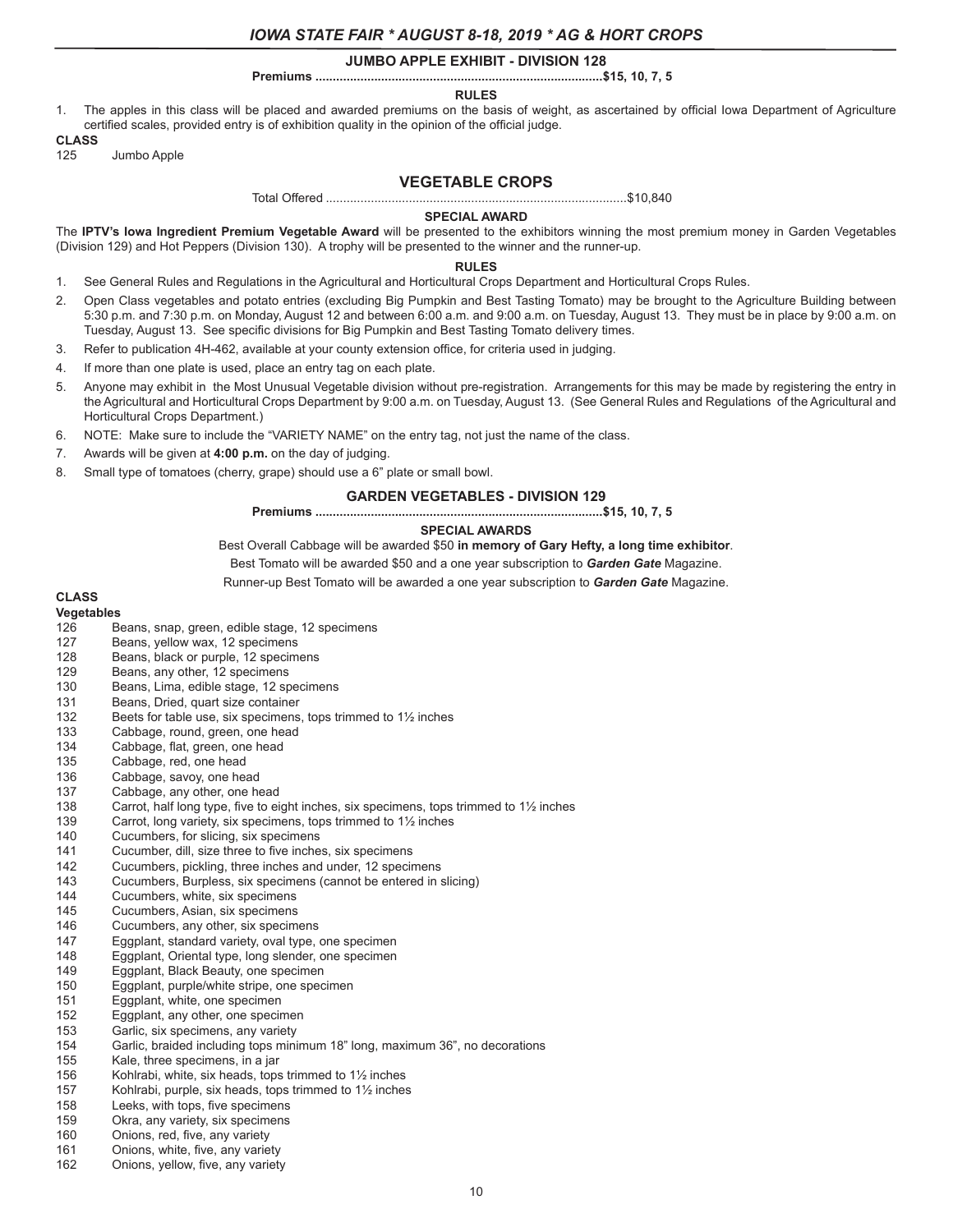- 163 Parsnips, six specimens, top trimmed
- 164 Peppers, sweet, green, bell type, four specimens<br>165 Peppers, sweet, vellow and orange, bell type, four
- Peppers, sweet, yellow and orange, bell type, four specimens
- 166 Peppers, sweet, red, bell type, four specimens
- 167 Peppers, sweet, mini bell type, four specimens
- 168 Peppers, sweet, banana, four specimens
- 169 Peppers, sweet, gypsy, four specimens<br>170 Peppers, sweet, purple, four specimens
- Peppers, sweet, purple, four specimens
- 171 Peppers, sweet, any other kind, four specimens<br>172 Potatoes, white, five specimens
- Potatoes, white, five specimens
- 173 Potatoes, red, five specimens
- 174 Potatoes, yellow, five specimens<br>175 Potatoes, Russet, five speciment
- Potatoes, Russet, five specimens
- 176 Potatoes, Fingerling, 10 specimens
- 177 Rutabaga, four specimens
- 178 Shallots, six specimens
- 179 Sweet Potatoes or Yams, three specimens<br>180 Sweet Corn, vellow, six ears, exhibited with Sweet Corn, yellow, six ears, exhibited with no husks
- 181 Sweet Corn, yellow and white, six ears, exhibited with no husks
- 182 Sweet Corn, white, six ears, exhibited with no husks
- 
- 183 Swiss Chard, three specimens in bottle<br>184 Tomatillo, husk on and open, 10 specim Tomatillo, husk on and open, 10 specimens
- 
- 185 Turnips, six specimens, tops trimmed to 1½ inches 186 Any other kind of vegetable, five or more specimens

# **Summer Squash - shown immature, two specimens**

- 
- 187 Crookneck<br>188 Scallop or Scallop or Patty Pan
- 
- 189 Zucchini, Green<br>190 Zucchini Yellow Zucchini, Yellow
- 191 Straightneck
- 192 Any Other

#### **Pumpkins (Generally used for pies and jack-o-lanterns)**

- 193 Small Pie Type, two specimens (e.g. Sugar Pie, Jack Spratt)
- 194 Jack-O-Lantern type, one specimen<br>195 Warty Type, one specimen
- Warty Type, one specimen
- 196 Any Other Type, one specimen

# **Winter Squash**<br>197 Acorn

- Acorn, two specimens
- 198 Acorn-Like, two specimens (e.g. Heart of Gold, Carnival, etc.)
- 199 Banana, one specimen<br>200 Buttercup, one specime
- Buttercup, one specimen
- 201 Butternut, one specimen
- 202 Cushaw, one specimen
- 
- 203 Delicta, two specimens<br>204 Hubbard, Blue, one spe
- 204 Hubbard, Blue, one specimen<br>205 Hubbard, Any Other, one spec Hubbard, Any Other, one specimen
- 206 Spaghetti, one specimen, must have variety on entry tag
- 207 Any other, one specimen (e.g. Long Island Cheese)

#### **Tomatoes - NOTE: Remove stems from all tomatoes.**

- 208 Tomatoes, red, beefsteak type, five specimens (e.g. Big Boy, Brandywine, Beefmaster, etc.)<br>209 Tomatoes, Early Girl, five specimens
- 209 Tomatoes, Early Girl, five specimens<br>210 Tomatoes, any other red, five specim
- 210 Tomatoes, any other red, five specimens (e.g. Jet Star, Celebrity, Better Boy, etc.)<br>211 Tomatoes, pink, five specimens
- Tomatoes, pink, five specimens
- 212 Tomatoes, yellow or golden, five specimens
- 213 Tomatoes, paste type, 10 specimens
- 214 Tomatoes, cherry, large type, 1" or more in diameter, 10 specimens<br>215 Tomatoes, cherry, black or chocolate, 10 specimens
- 215 Tomatoes, cherry, black or chocolate, 10 specimens<br>216 Tomatoes, grape, 10 specimens
- 216 Tomatoes, grape, 10 specimens<br>217 Tomatoes, Juliet, 10 specimens
- 217 Tomatoes, Juliet, 10 specimens<br>218 Tomatoes, small cherry, vellow.
- Tomatoes, small cherry, yellow, less than 1" in diameter, 10 specimens
- 219 Tomatoes, small cherry, red, less than 1" in diameter, 10 specimens<br>220 Tomatoes, teardrop (pear shaped), 10 specimens
- Tomatoes, teardrop (pear shaped), 10 specimens

# **Melons**

- 221 Cantaloupe or Muskmelon, any variety, one specimen<br>222 Honey Dew. Crenshaw or any variety of winter melon.
- Honey Dew, Crenshaw or any variety of winter melon, one specimen
- 223 Watermelon, small or baby variety, one specimen
- 224 Watermelon, round, one specimen<br>225 Watermelon, long, one specimen
- Watermelon, long, one specimen

# Other Classes<br>226 Gour

- Gourds, small Crown of Thorns, three specimens
- 227 Gourds, small ornamental Spoon or Globes, three of same variety
- 228 Gourds, small ornamental mixed, three specimens
- 229 Gourds, Autumn Wings, three of same variety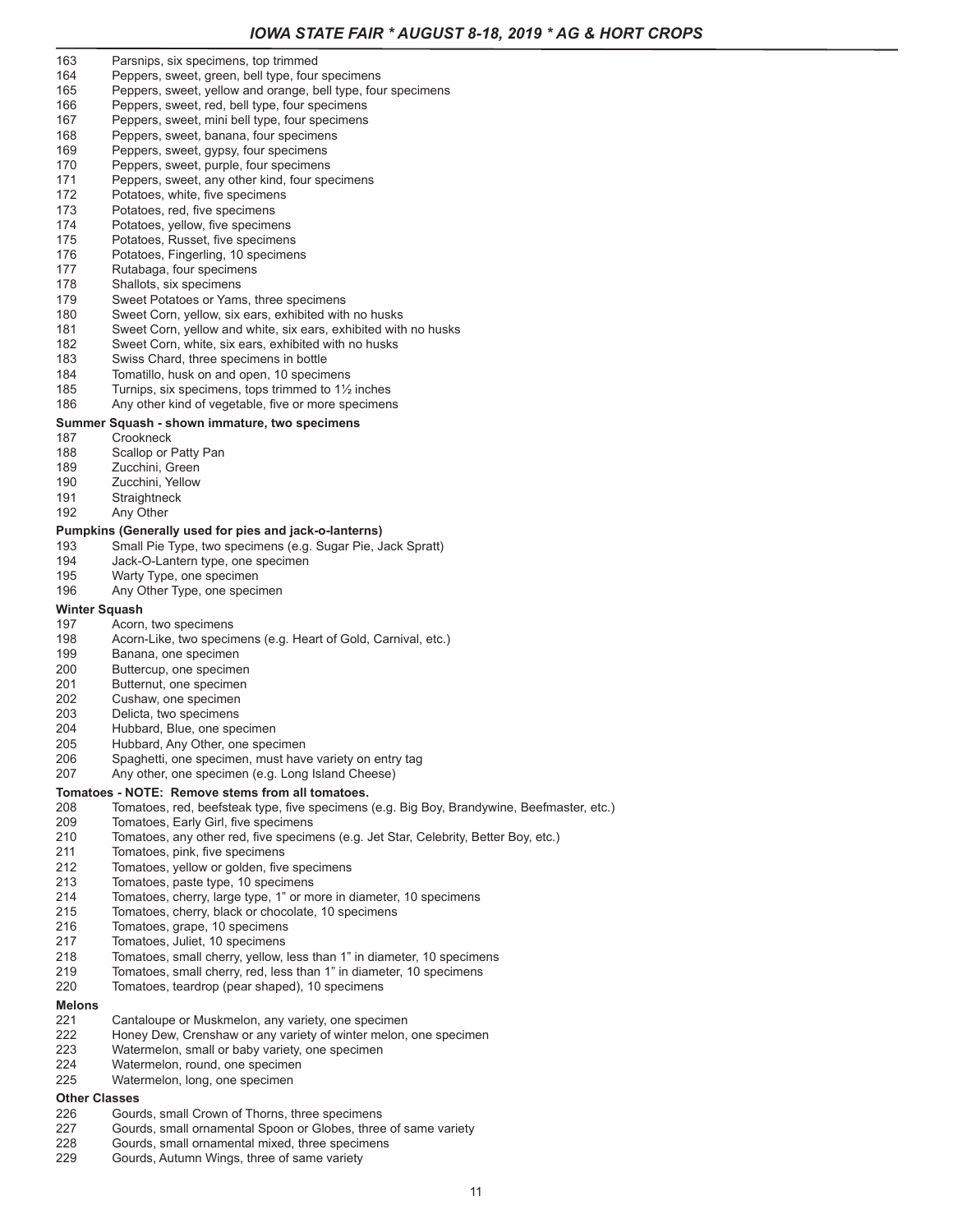- 230 Pumpkin, ornamental, mini orange, three specimens
- 231 Pumpkin, ornamental, mini white, three specimens<br>232 Pumpkin, ornamental, any other, three specimens
- Pumpkin, ornamental, any other, three specimens

#### **HOT PEPPERS - DIVISION 130**

#### **Premiums ...................................................................................\$15, 10, 7, 5**

#### **SPECIAL AWARD**

The Top Three Overall Hot Peppers will receive gift cards - \$100, 75, 50 - awarded by **Harvey Floral Co.**

#### **RULES**

1. Entries shall consist of five specimens, same variety. Small types use a 6" white disposable plate.

- 2. Judges may elect to taste-test the entries before making judgments.
- 3. NOTE: Chilies (dried peppers) are not included in this contest.
- 4. Exhibitor may enter more than one entry in the Any Other Variety class if different varieties.

#### **CLASS**

- 233 Cayenne
- 234 Cherry Bomb<br>235 Ghost
- 235 Ghost<br>236 Haban
- Habanero
- 237 Hungarian Yellow Wax (Hot Bannana)
- 238 Jalapeno
- 239 Mariachi<br>240 New Me
- 240 New Mexican Peppers (includes Naky, Anaheim, Big Slim, Slim Jim and others)<br>241 Pablano
- Pablano
- 242 Pepperoncini
- 243 Serrano
- 244 Super Chili
- 245 Thai Hot<br>246 Any othe
- Any other variety

#### **HOT PEPPER PLANT IN PATIO CONTAINER - DIVISION 131**

**Premiums...............................................................................................\$15, 10, 7, 5**

**RULES**

1. One plant grown in patio container with a saucer no larger than 14 inches in diameter.

2. Entries will be judged on quality, culture, stage of development and attractiveness.

- **CLASS**
- Patio Hot Pepper

### **SALSA BASKET - DIVISION 132**

**Premiums..............................................................................................\$20, 15, 10, 5**

#### **RULES**

- 1. In an appropriate container, entry must contain only fruit and vegetable specimens (grown by the exhibitor) to make salsa. No chips, etc. or decorations in the basket.
- 2. A card listing variety names must be attached to the entry tag.
- 3. Class will be judged the same as vegetable classes plus 10 points for attractiveness.
- 4. Vegetable Salsa must contain three specimens each of tomatoes, fresh herb(s), onions, peppers and any other fruit or vegetable needed and recipe. Not to exceed three each.
- 5. Fruit Salsa must contain three specimens of each fruit listed on recipe card. Exception: Lime can be put in the recipe, but is not required in the basket. If melon is used, only one specimen is required.

#### **CLASS**

248 Salsa Basket

#### **HERB'S HERBS - DIVISION 133**

**Premiums..............................................................................................\$15, 10, 7, 5**

#### **SPECIAL AWARDS**

A plaque for the Best Herb is provided by the **Iowa State Fair** in memory of **Herb Plambeck**.

The Top Three Overall Herb Specimens will receive gift cards - \$75, 50, 25 - awarded by **Harvey Floral Co.**

#### **RULES**

- 1. Each entry of herbs shall consist of one sprig of the herb. These shall be fresh cut and in the green leafy or flowering stage.
- 2. Specimens shall be placed individually in eight inch beverage bottles provided by the Iowa State Fair. No filler in top of bottle.
- 3. Specimens should not be more than 12 inches above top of the container unless it is a tall herb (i.e. lemongrass).
- 4. The variety name should appear on each entry tag.
- 5. Any Other class may enter more than one if herbs are different variety or kinds and are not one of the listed classes.
- 6. Container Grown class All herbs shall have been potted for at least six weeks. Herbs should be no taller than 23". The maximum size of the container should be approximately 10 inches high and 14 inches in diameter for a round container; 12 x 14 inches for a rectangular or square container. The container should consist of three different culinary herbs. List each herb separately on one 3 x 5 inch index card. Attach note card to the entry tag.

#### **JUDGING CRITERIA FOR HERBS**

| Presentation20 pts |  |
|--------------------|--|
|                    |  |
|                    |  |

#### **JUDGING CRITERIA FOR CONTAINER GROWN HERBS**

| Presentation20 pts |  |
|--------------------|--|
| Labeling10 pts     |  |
|                    |  |
| Total100 pts       |  |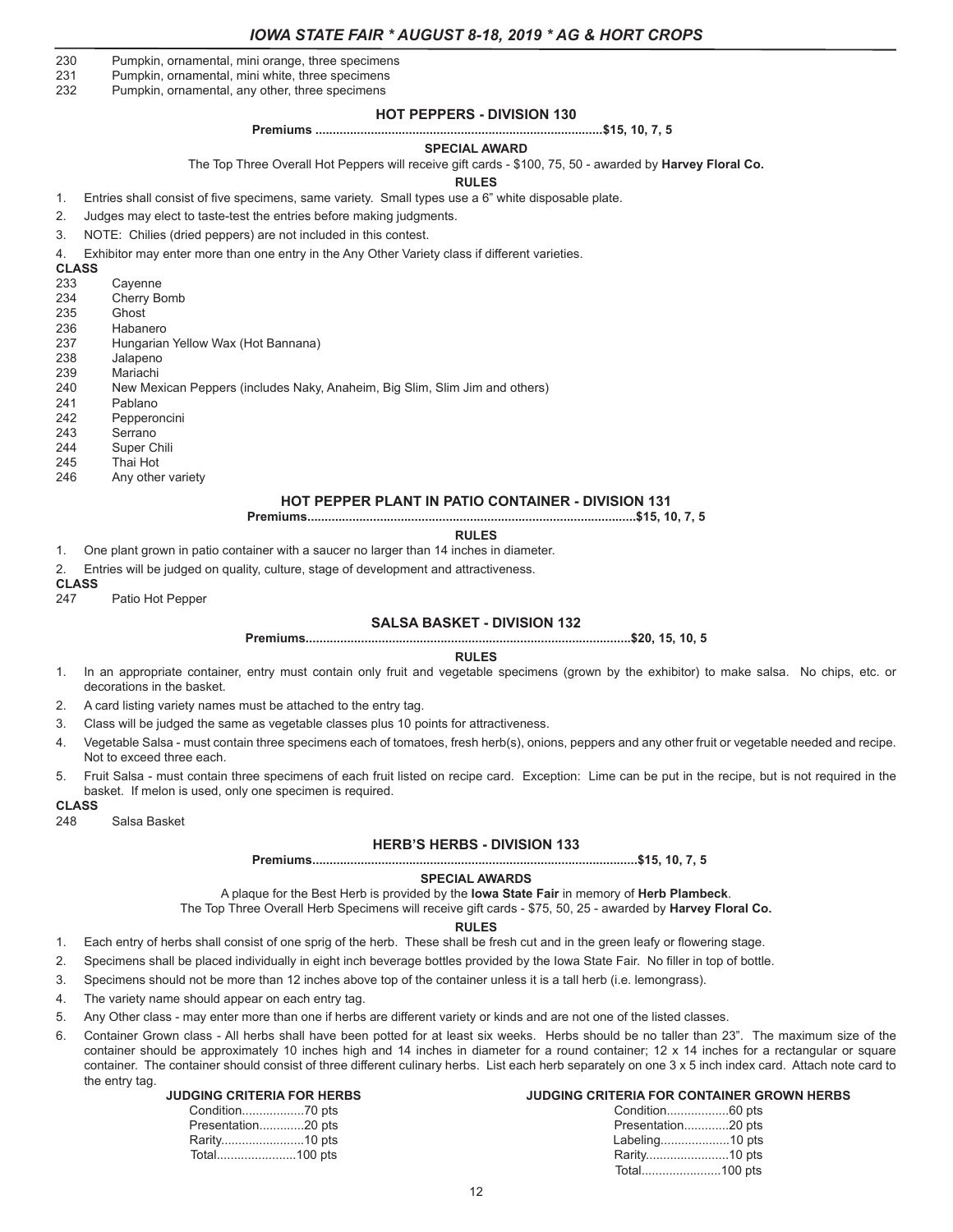| <b>CLASS</b> |                          |
|--------------|--------------------------|
| 249          | Basil                    |
| 250          | Chives                   |
| 251          | Cilantro                 |
| 252          | Dill                     |
| 253          | Lavendar                 |
| 254          | Lemon Balm               |
| 255          | Marjoram                 |
| 256          | Mint                     |
| 257          | Oregano                  |
| 258          | Parsley                  |
| 259          | Rosemary                 |
| 260          | Sage                     |
| 261          | Stevia                   |
| 262          | Tarragon                 |
| 263          | Thyme                    |
| 264          | <b>Winter Savory</b>     |
| 265          | Any Other - Culinary     |
| 266          | Any Other - Non Culinary |
| 267          | Container Grown Herbs    |

#### **SUNFLOWERS - DIVISION 134**

**Premiums............................................................................................\$15, 10, 7, 5**

**RULES**

1. Entries in this class are one single sunflower head, with one to two inches of stalk.

2. Entries will be judged with large size and maturity rewarded.

**CLASS**

268 Sunflower Head

#### **FIRST YEAR EXHIBITOR'S CLASS - DIVISION 135**

**Premiums.................................................................................\$15, 12, 10, 7, 6, 5**

#### **SPECIAL AWARD**

A plaque provided by the **Iowa State Fair** will be awarded to the exhibitor placing first in the First Year Exhibitor Division.

Each winner will receive a copy of *The Iowan* Magazine courtesy of **Heuss Printing.**

The first place winner will also receive a Gardening Book.

#### **RULES**

- 1. Only persons who have never before entered the Open Class Vegetable Contests at the Iowa State Fair may enter this division.
- 2. Entries shall consist of one tomato (large type, not cherry or grape) and one pepper of any variety and two other kinds of vegetables of the exhibitor's choice.
- 3. List variety names on entry tag.

# **CLASS**

Plate of Mixed Vegetables

#### **VEGETABLE CONTAINER DISPLAY - DIVISION 136**

**Premiums.........................................................................................\$30, 25, 20, 15**

#### **RULES**

- 1. The Display shall include nine different kinds of vegetables crops attractively arranged. Entries with greater or lesser number will be disqualified.
- 2. No more than five varieties of any one vegetable crop are to be included. For example: Tomatoes constitute only one of the nine kinds of vegetables. The exhibitor may exhibit up to five varieties of tomatoes, but they will count only as one kind of vegetable. Squash is one kind, summer and winter are varieties.

3. The entry must contain only specimens commonly known as vegetables and may not include flowers, herbs or other items.

- 4. The exhibitor must supply the container. The container shall not exceed 24 inches in overall length and 18 inches in overall width. If it is round it must not exceed 20 inches in overall diameter.
- 5. Crops shown must have been grown by the exhibitor.
- 6. **A card, listing vegetables and their varieties, must be attached to the container.**

7. Entries will be judged 60% on cultural perfection and 40% on creative arrangement.

#### **CLASS**

270 Vegetable Container Display

#### **POTATOES - DIVISION 137**

#### **SWEEPSTAKES**

A plaque provided by the **Iowa State Fair** will be awarded to the exhibitor winning the most money in the Potatoes Division.

### **TRAY OF POTATOES**

**Premiums........................................................................................\$15, 10, 7, 5**

#### **RULES**

- 1. Entries shall consist of a single layer of the specified variety of potatoes in a tray with  $11\frac{1}{2} \times 14\frac{1}{2}$  inches inside dimensions.
- 2. Trays are provided by the Iowa State Fair.
- 3. Trays must contain potatoes only; no filler material or ornamentation is allowed.
- 4. Uniformity is very important.
- 5. Tubers must be free of skin diseases, insect damages and mechanical injury and from dirt.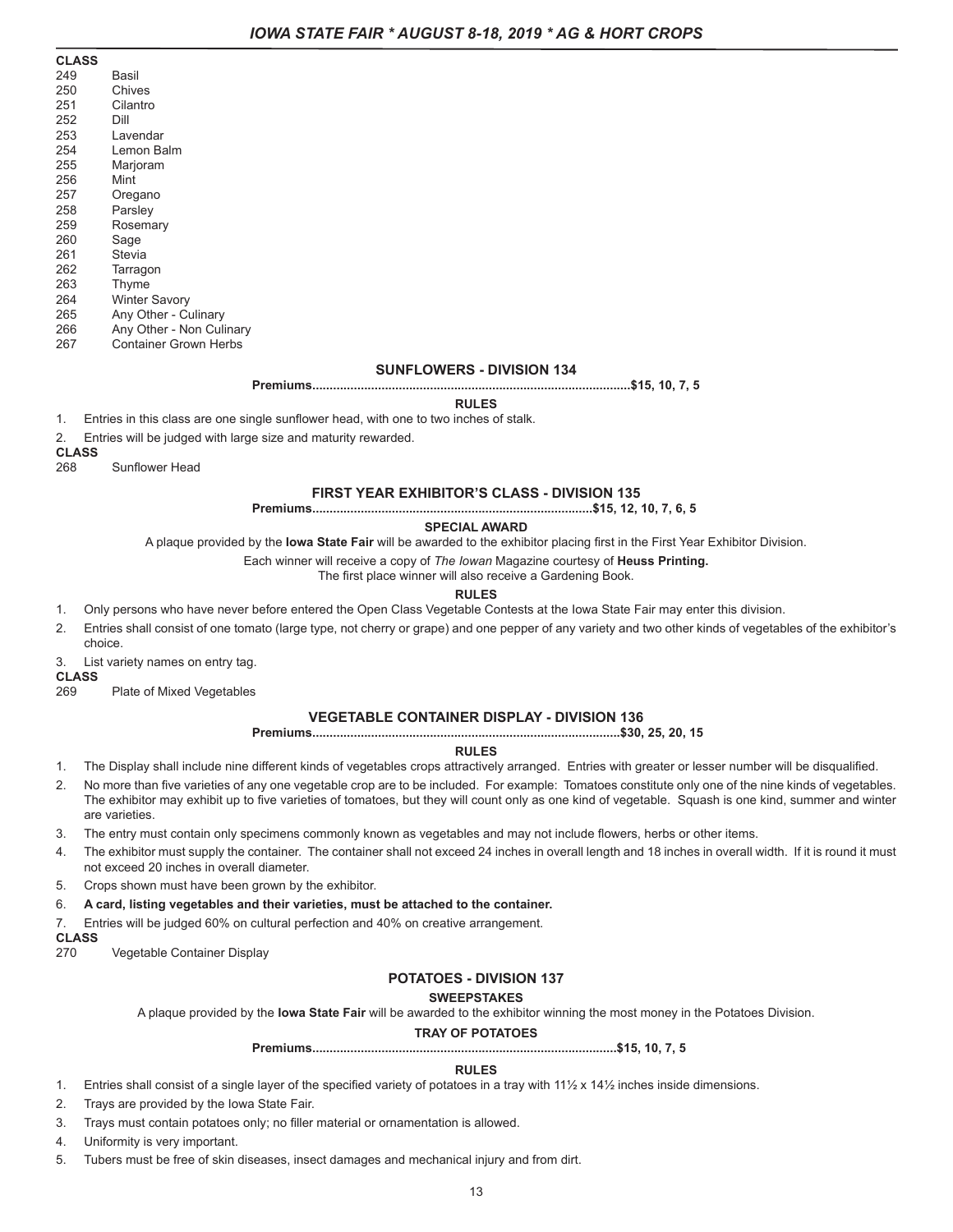6. Tubers should be typical of the variety in all respects, and a weight from 6 to 12 ounces each is considered desirable.

- 7. Potatoes may be brushed or washed.
- 8. Each exhibitor may enter two different varieties in the Any Other class.
- **CLASS**
- Irish Cobbler
- 272 Kennebec
- 273 Mayfair
- 274 Norgold
- 275 Norland<br>276 Pontiac Pontiac
- 277 Russet
- 
- 278 Viking<br>279 Yukon Yukon Gold
- 280 Any other variety

#### **SIX TRAY POTATO DISPLAY**

**Premiums....................................................................................\$25, 20, 15, 10**

#### **RULES**

1. Display of potatoes will consist of six trayfuls each a different variety of 6 to 12 ounce potatoes.

2. Trays will be provided by the Iowa State Fair.

# **CLASS**<br>281

Display of potatoes

#### **BUSHEL OF POTATOES**

**Premiums ...............................................................................\$25, 20, 15, 10**

#### **RULES**

- 1. Entries shall consist of one bushel, i.e. 60 pounds, of potatoes in market condition.
- 2. These potatoes should be true to type for their variety and weigh 6 to 12 ounces each.
- 3. Bushels may be emptied to check for uniformity at the discretion of the judge.
- 4. Bushel containers must be furnished by the exhibitor.

# **CLASS**

One bushel of potatoes, any variety

### **JUMBO EXHIBITS - DIVISION 138**

#### **Premiums...................................................................................\$20, 15, 10, 5**

#### **RULES**

- 1. The vegetables in the following classes will be placed and awarded premiums on the basis of weight, as ascertained by official Iowa Department of Agriculture certified scales, provided entry is of exhibition quality in the opinion of the official judge.
- 2. Exception: Longest will be measured from blossom end to stem.
- 3. Only one entry per person per class.
- 4. Superintendent reserves the right to remove excess leaves from cabbage.

#### **CLASS**

- 283 Cabbage (maximum three wrapper leaves, root cut off)<br>284 Gourd, Longest
- 284 Gourd, Longest
- Green Bean, Longest
- 286 Kohlrabi (top trimmed to 1½", roots cut off)
- 287 Muskmelon
- 288 Onion (top trimmed to 1")
- 289 Peppers, Sweet<br>290 Potato (no swee
- Potato (no sweet potato)
- 291 Pumpkin (squash type)
- 292 Pumpkin (woody stem)<br>293 Squash
- Squash
- 294 Watermelon<br>295 Zucchini
- 295 Zucchini

#### **JUMBO TOMATO - DIVISION 139**

**Premiums .......................................................................\$25, 20, 15, 10, 8, 5**

#### **SPECIAL AWARD**

A plaque provided by the **Iowa State Fair** will be awarded to the first place winner.

#### **RULES**

- 1. Entries are limited to one per person and not more than two per family.
- 2. Entries must be of exhibition quality.
- 3. Entries will be judged solely on the basis of weight, as ascertained by official Iowa Department of Agriculture certified scales, provided entry is of exhibition quality in the opinion of the official judge.

# **CLASS**

Jumbo Tomato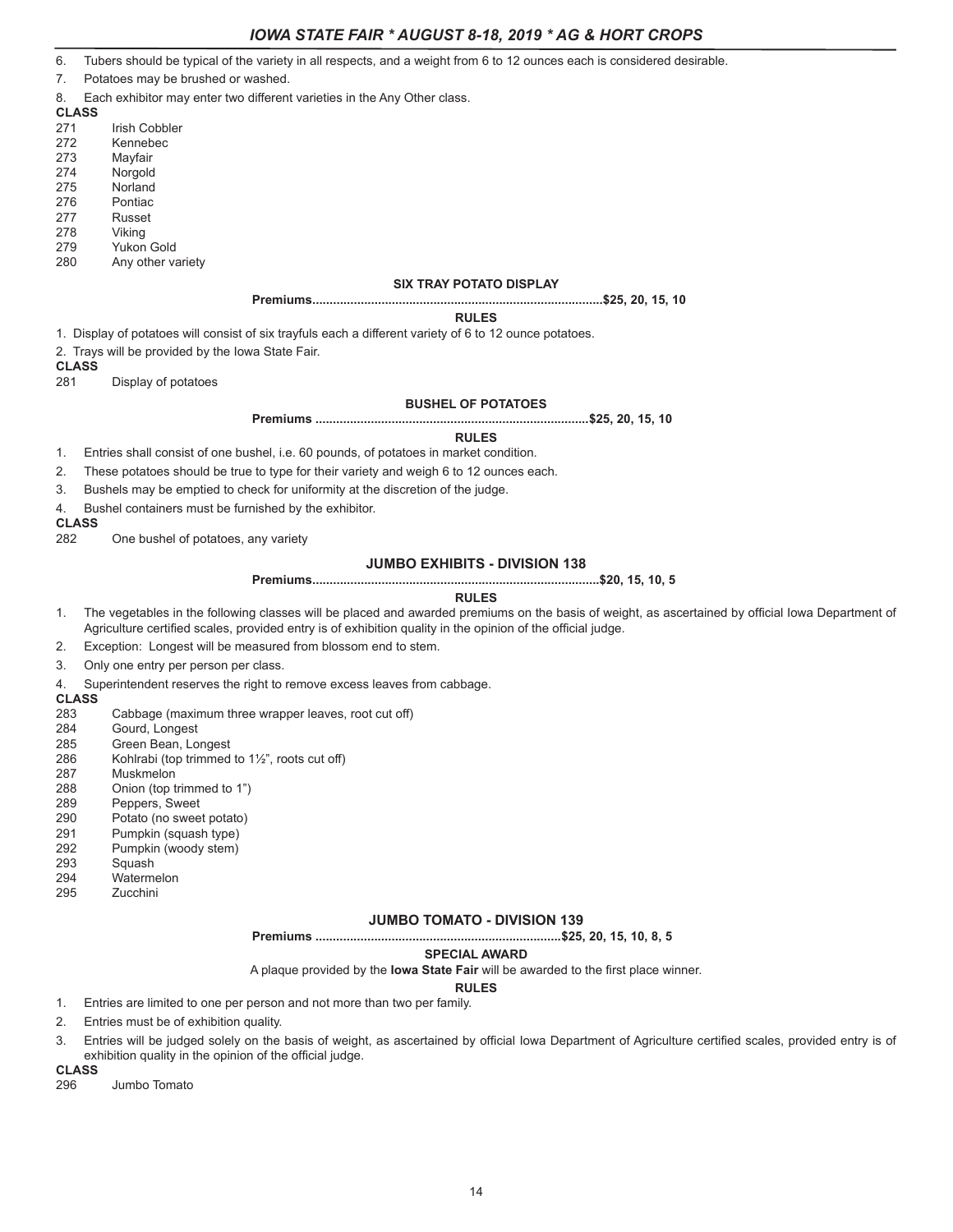# **BIG PUMPKIN CONTEST - DIVISION 140**

**Premiums .............................\$1850, 800, 450, 250, 150, 100, 50, 50, 50, 50**

The **Iowa Fruit and Vegetable Growers Association** provides \$2500 in premiums

with an additional \$1000 from the **Iowa State Fair,** \$100 from **Marty Schnicker**, \$100 from **Eldon C. Stutsman, Inc.** and \$100 from **David Miller**

A trophy provided by **Peg and David Miller** will be awarded to the first place winner.

#### **RULES**

1. This contest is for big squash type pumpkins. The Iowa State Fair record is 1323 pounds and was set in 2010.

2. Entries are limited to one per person and not more than two per family.

3. The regular entry fee is required. See general rules for entry information.

- 4. Entry deadline is July 1. Late entries will be accepted until August 1. Double entry fees will be charged. After July 8 and until August 1, entries will only be accepted by mail. No entries will be accepted after August 1.
- 5. Entries may be brought to the Iowa State Fair, Agriculture Building, from 7:30 a.m. to 9:00 a.m. on Friday, August 9. Weigh in starts at 9:00 a.m. Exhibitors should use Gate 8 on Dean Avenue.
- 6. Entries must be of exhibition quality.
- 7. Entries will be judged solely on the basis of weight, as determined by weighmasters of the Iowa Department of Agriculture and Land Stewardship.
- 8. Awards will be presented as soon as weigh in is completed.

# **CLASS**

**Big Pumpkin Contest** 

### **VEGETABLE TRAYS - DIVISION 141**

**Premiums .................................................................................\$20, 15, 10, 5**

#### **RULES**

1. Vegetables must be exhibited in trays furnished by the Iowa State Fair. Inside dimensions are 11  $\frac{1}{2}$  x 14  $\frac{1}{2}$  inches.

2. No filler in trays.

3. Kinds are not varieties. For example: tomato is a kind; red and yellow are varieties.

- 4. Criteria for judging is the same as Garden Vegetables.
- 5. Name of variety must be listed on the entry tag.

#### **CLASS**

- 298 Fresh Vegetables (no winter storage types), six kinds<br>299 Root Crops, five kinds
- Root Crops, five kinds

### **EDIBLE NUTS - DIVISION 142**

**Premiums .....................................................................................\$10, 8, 6, 5**

#### **RULES**

- 1. Entries shall consist of 12 nuts from last year's harvest, hulled and in the shell.
- 2. Each entry should be displayed in a white disposable bowl.
- 3. Only nuts from a woody plant (i.e. a tree or bush) may be entered.
- 4. Peanuts are not eligible.
- 5. Also, non-edible nuts are not eligible. This includes the buckeye and the acorn.
- 6. Entries will be judged by representatives of the Iowa Nut Growers' Association, using criteria developed by the association.
- 7. Entries will be weighed by the Iowa Nut Growers Association.

# **CLASS**<br>300

- **Black Walnut**
- 301 Butter Nut<br>302 Hazel Nut
- **Hazel Nut**
- 303 Pecan Nut
- 304 Persian, English or Carpathian Walnut<br>305 Shaq Bark Hickory Nut
- Shag Bark Hickory Nut
- 306 Shell Bark Hickory Nut
- 307 Other Edible Nuts

#### **POLK COUNTY MASTER GARDENERS' HEIRLOOM TOMATO CONTEST - DIVISION 143**

### **Premiums ...............................................................................\$40, 30, 20, 10**

**Polk County Master Gardeners** salute the contribution home gardeners of Iowa have made throughout the years and the Fair's contribution to agriculture and horticulture in Iowa by sponsoring the Heirloom Tomato Contest.

#### **RULES**

- 1. Exhibitors will display three specimens of one heirloom tomato variety.
- 2. For the purpose of this contest, heirloom variety will consist of any of the following: open pollinated, non-hybrid or heirloom variety older than 50 years.
- 3. The variety of the heirloom MUST be listed on each entry tag.
- 4. If the seed has been handed down through generations, and the variety is not known, then the family name of the originating seed contributor will be accepted.
- 5. On all entries a 3 x 5 inch index card explaining the historical background of the seed must be prepared by the exhibitor and accompany the entry.
- 6. The historical background may be used to assist judges in placings.

# **CLASS**

**Heirloom Tomato Contest**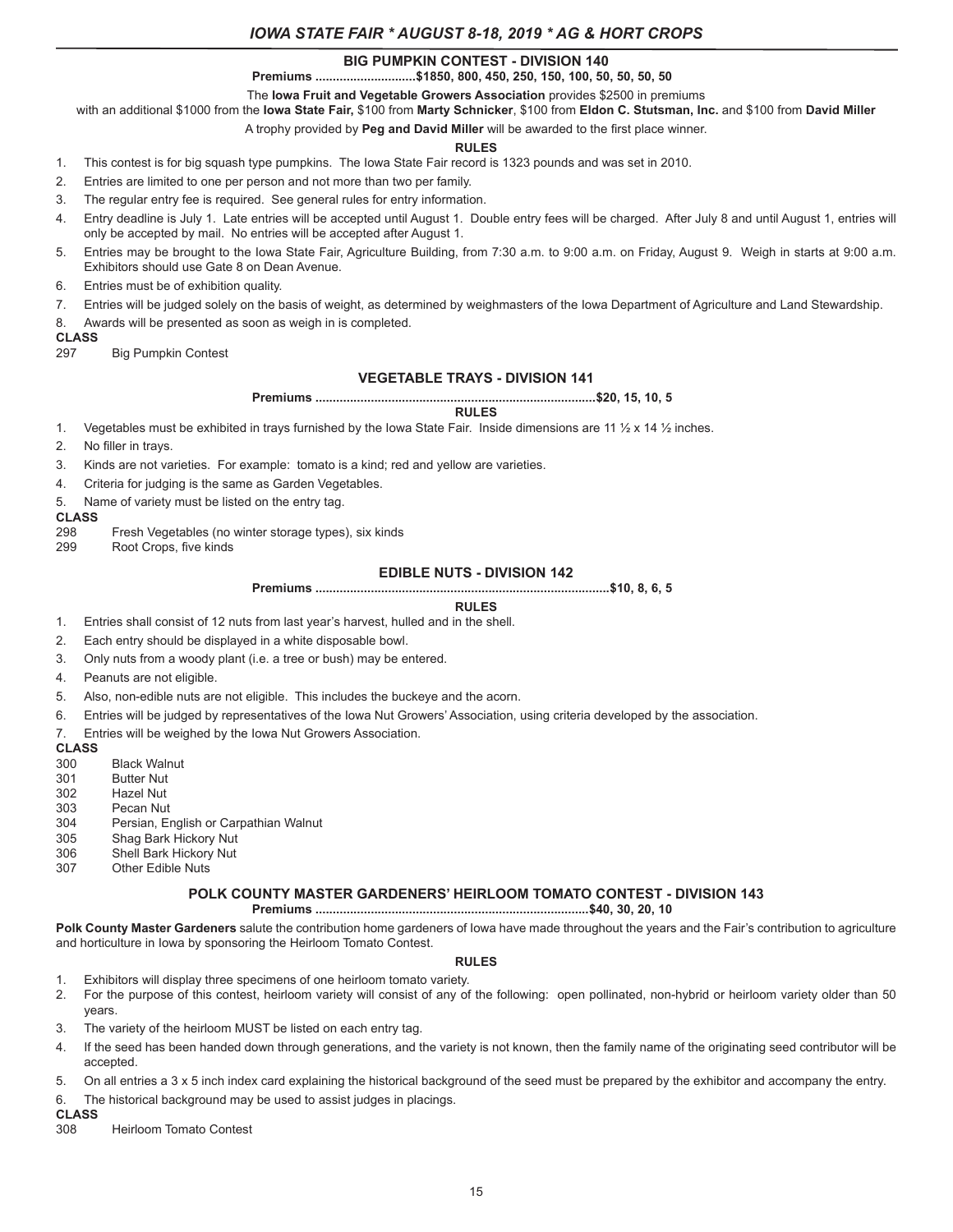### **HEIRLOOM VEGETABLES - DIVISION 144**

#### **Premiums ..................................................................................\$15, 10, 7, 5**

**SPECIAL AWARD**

First Place Overall will be awarded \$100 by the **Leopold Center for Sustainable Agriculture**.

### **RULES**

1. Entries in this division shall consist of heirloom vegetable varieties.

- 2. Heirloom vegetables are from seed or stock that have been passed down within a family or community, or may be purchased seed or stock that is identified as heirloom.
- 3. Please include source of seed and background on the variety on a 3 x 5 inch index card as part of entry.
- 4. In the Any Other class, each exhibitor may enter up to three different kinds.

**CLASS**

309 Peppers, three specimens<br>310 Potatoes, five specimens

- Potatoes, five specimens
- 311 Squash, one specimen
- 312 Plate of mixed vegetables, one heirloom tomato, one heirloom pepper, and two other kinds of heirloom vegetables of the exhibitor's choice
- 313 Any Other (except tomato), three specimens, same kind. If it is a large vegetable (eggplant, melon, etc.), only one specimen.

#### **CULINARY HERBS - DIVISION 145**

**Premiums..................................................................................................\$25, 15, 10**

This division is sponsored by the **Des Moines Herb Study Group.**

**RULES**

- 1. Each entry shall consist of **one sprig each of three different varieties of culinary sage from the genus Salvia**. These shall be fresh cut and in the green leafy or flowering stage.
- 2. Specimens shall be placed individually in eight inch beverage bottles provided by the Iowa State Fair. Specimens should not be more than 12 inches above the top of the container. No filler in top of bottle.
- 3. Exhibitor should label each specimen **on a 3 x 5 inch index card with the following information:** the botanical name, the common name and give some examples of the herb's usage.
- 4. Entries will be judged on Condition (50 points), Labeling (20 points) and Rarity (30 points) for a total of 100 points.

**CLASS**

314 Culinary Sage

### **GLORIOUS GREENS - DIVISION 146**

**Premiums..................................................................................................\$20, 15, 10, 5**

#### **RULES**

- 1. Minimum of four kinds of green or shades of green vegetables. Fruit may be included, but will not be counted as one of the four.
- 2. The display must be in a basket (18 inches or less) furnished by the exhibitor.
- 3. The name of the varieties must be attached.
- 4. Entries will be judged on Vegetables (70%) and Creativity (30%). Size of the container is not part of the criteria. Creativity will include the arrangement and use of your unusual vegetables.

# **CLASS**

Glorious Greens

# **LET'S MAKE A PIZZA - DIVISION 147**

This division is sponsored by **Pagliai's Pizza**, Grinnell**.**

#### **SPECIAL AWARDS**

Prizes will be as follows:  $1^{st}$  - \$50 plus a \$50 gift card;  $2^{nd}$  - \$25 plus a \$25 gift card;  $3^{rd}$  - \$15 plus a t-shirt. Gift cards valid at the Grinnell location.

# **RULES**

- 1. Vegetables will be exhibited in pizza trays furnished by Pagliai's Pizza.
- 2. Each tray must contain five red tomatoes (no patio type), three peppers, three yellow onions and two sprigs of a fresh herb of your choice appropriate to pizza. A bottle will be furnished by the Fair for the herb. No filler in top of bottle.
- 3. A card listing the vegetables and their varieties must be attached to the entry tag.
- 4. The rules and criteria for judging will be the same as the Garden Vegetables division.

#### **CLASS**

316 Let's Make a Pizza

#### **MOST UNUSUAL VEGETABLE - DIVISION 148**

**Premiums..................................................................................\$15, 10, 7, 5**

Unusual-looking vegetables are an accident of nature which cannot as a rule be predicted and planned for at the beginning of the growing season, thus many are brought to the Fair by persons who did not enter in the Agricultural and Horticultural Crops Department.

#### **RULES**

- 1. This division will not require pre-entry and there will be no entry fee for it.
- 2. Entries may be brought to the Fair up until the time of the judging of Open Class Vegetables, which is 9:00 a.m. on Tuesday, August 13.
- 3. Entries may be a single or multiple specimen.
- 4. Entries will be judged on the basis of their quality as a vegetable, their uniqueness, unusual appearance and humorous qualities.
- 5. Exhibitor will need to complete an entry tag (obtain at Fair) and include on it a name or title for the entry.

6. Only one entry per person.

### **CLASS**

317 Most Unusual Vegetable